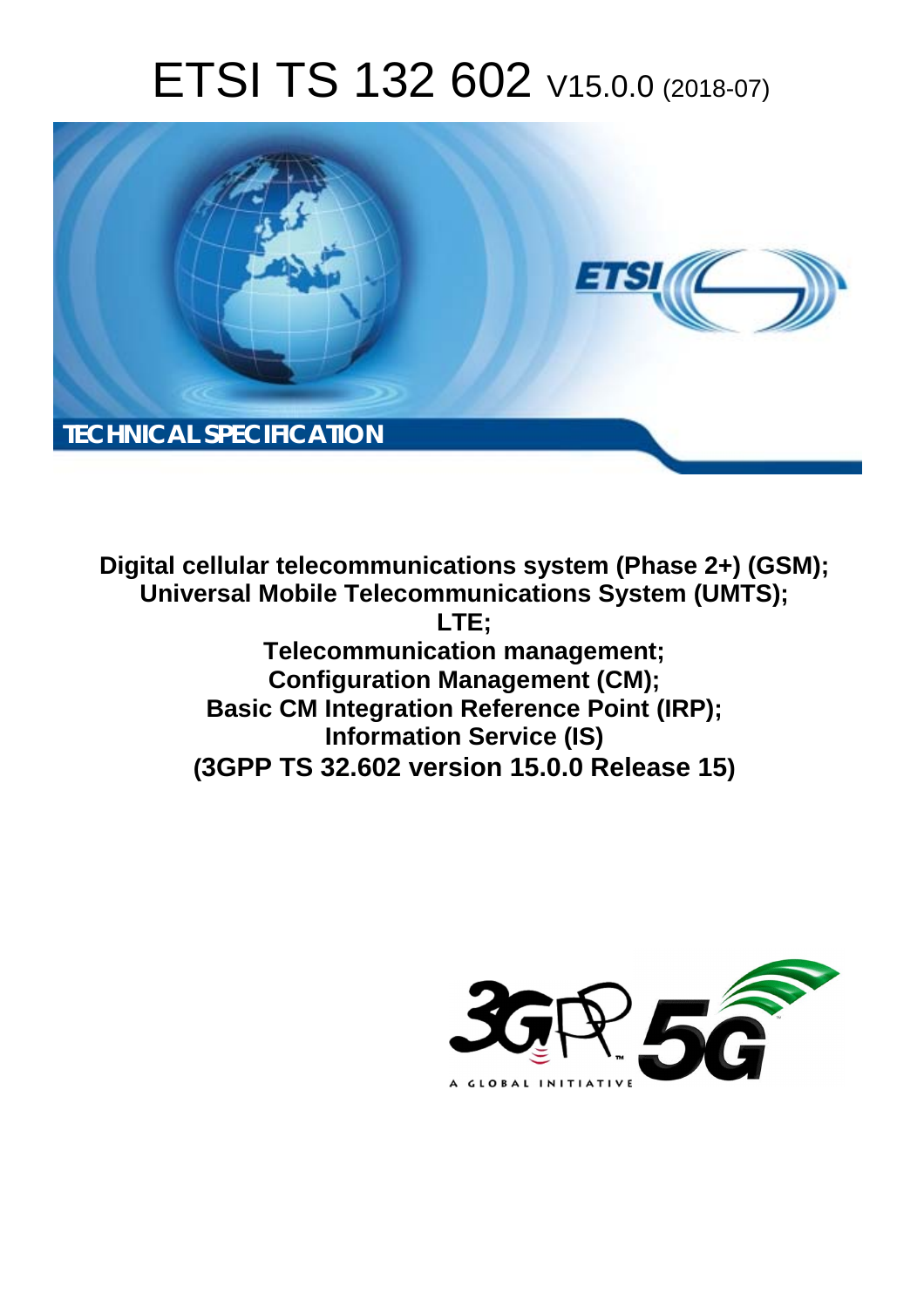Reference RTS/TSGS-0532602vf00

> Keywords GSM,LTE,UMTS

#### *ETSI*

#### 650 Route des Lucioles F-06921 Sophia Antipolis Cedex - FRANCE

Tel.: +33 4 92 94 42 00 Fax: +33 4 93 65 47 16

Siret N° 348 623 562 00017 - NAF 742 C Association à but non lucratif enregistrée à la Sous-Préfecture de Grasse (06) N° 7803/88

#### *Important notice*

The present document can be downloaded from: <http://www.etsi.org/standards-search>

The present document may be made available in electronic versions and/or in print. The content of any electronic and/or print versions of the present document shall not be modified without the prior written authorization of ETSI. In case of any existing or perceived difference in contents between such versions and/or in print, the only prevailing document is the print of the Portable Document Format (PDF) version kept on a specific network drive within ETSI Secretariat.

Users of the present document should be aware that the document may be subject to revision or change of status. Information on the current status of this and other ETSI documents is available at <https://portal.etsi.org/TB/ETSIDeliverableStatus.aspx>

If you find errors in the present document, please send your comment to one of the following services: <https://portal.etsi.org/People/CommiteeSupportStaff.aspx>

#### *Copyright Notification*

No part may be reproduced or utilized in any form or by any means, electronic or mechanical, including photocopying and microfilm except as authorized by written permission of ETSI. The content of the PDF version shall not be modified without the written authorization of ETSI. The copyright and the foregoing restriction extend to reproduction in all media.

> © ETSI 2018. All rights reserved.

**DECT**TM, **PLUGTESTS**TM, **UMTS**TM and the ETSI logo are trademarks of ETSI registered for the benefit of its Members. **3GPP**TM and **LTE**TM are trademarks of ETSI registered for the benefit of its Members and of the 3GPP Organizational Partners. **oneM2M** logo is protected for the benefit of its Members.

**GSM**® and the GSM logo are trademarks registered and owned by the GSM Association.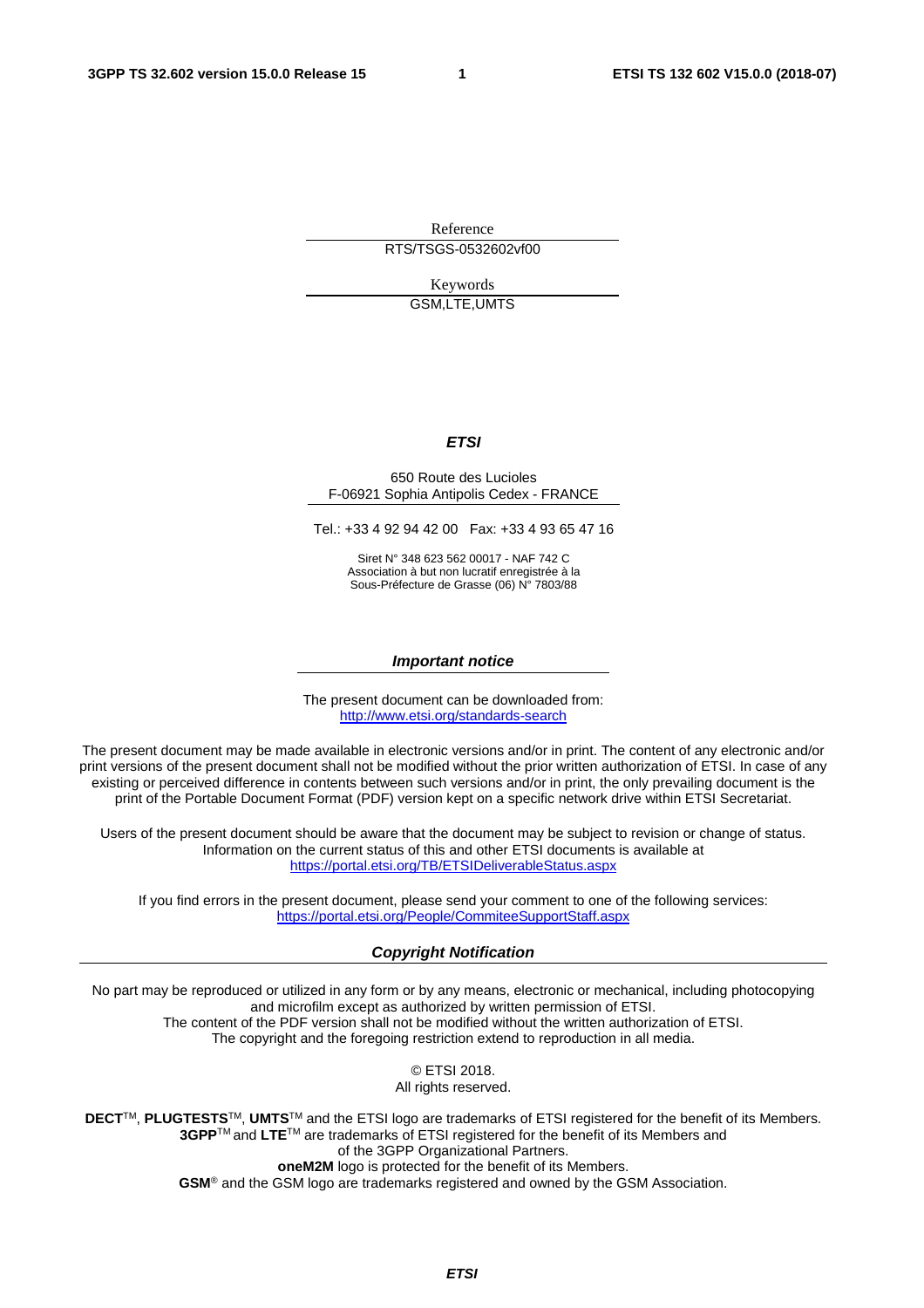# <span id="page-2-0"></span>Intellectual Property Rights

#### Essential patents

IPRs essential or potentially essential to normative deliverables may have been declared to ETSI. The information pertaining to these essential IPRs, if any, is publicly available for **ETSI members and non-members**, and can be found in ETSI SR 000 314: *"Intellectual Property Rights (IPRs); Essential, or potentially Essential, IPRs notified to ETSI in respect of ETSI standards"*, which is available from the ETSI Secretariat. Latest updates are available on the ETSI Web server ([https://ipr.etsi.org/\)](https://ipr.etsi.org/).

Pursuant to the ETSI IPR Policy, no investigation, including IPR searches, has been carried out by ETSI. No guarantee can be given as to the existence of other IPRs not referenced in ETSI SR 000 314 (or the updates on the ETSI Web server) which are, or may be, or may become, essential to the present document.

#### **Trademarks**

The present document may include trademarks and/or tradenames which are asserted and/or registered by their owners. ETSI claims no ownership of these except for any which are indicated as being the property of ETSI, and conveys no right to use or reproduce any trademark and/or tradename. Mention of those trademarks in the present document does not constitute an endorsement by ETSI of products, services or organizations associated with those trademarks.

# Foreword

This Technical Specification (TS) has been produced by ETSI 3rd Generation Partnership Project (3GPP).

The present document may refer to technical specifications or reports using their 3GPP identities, UMTS identities or GSM identities. These should be interpreted as being references to the corresponding ETSI deliverables.

The cross reference between GSM, UMTS, 3GPP and ETSI identities can be found under [http://webapp.etsi.org/key/queryform.asp.](http://webapp.etsi.org/key/queryform.asp)

# Modal verbs terminology

In the present document "**shall**", "**shall not**", "**should**", "**should not**", "**may**", "**need not**", "**will**", "**will not**", "**can**" and "**cannot**" are to be interpreted as described in clause 3.2 of the [ETSI Drafting Rules](https://portal.etsi.org/Services/editHelp!/Howtostart/ETSIDraftingRules.aspx) (Verbal forms for the expression of provisions).

"**must**" and "**must not**" are **NOT** allowed in ETSI deliverables except when used in direct citation.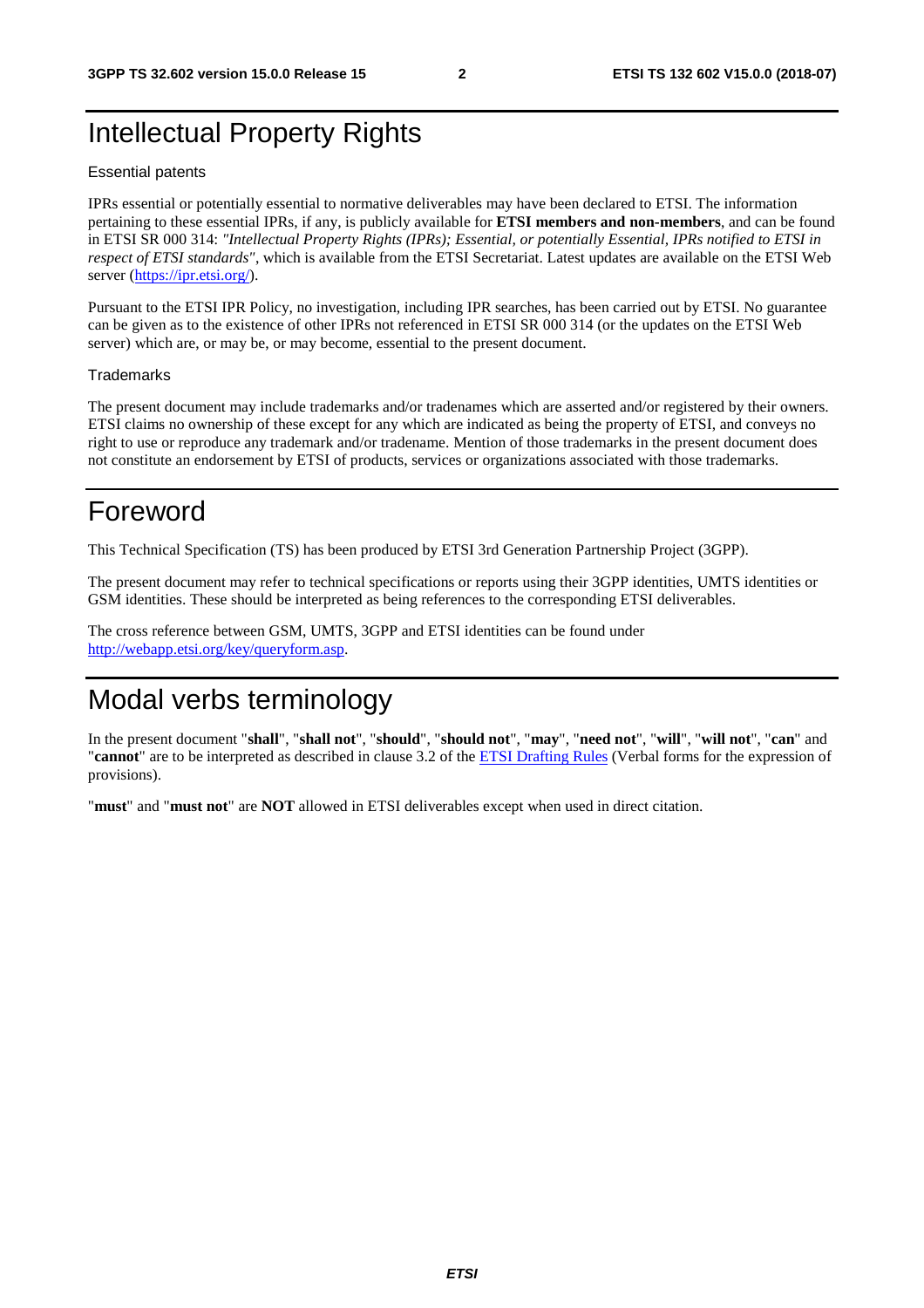$\mathbf{3}$ 

# Contents

| 1                                        |             |  |  |
|------------------------------------------|-------------|--|--|
| $\overline{2}$                           |             |  |  |
| 3<br>3.1<br>3.2                          |             |  |  |
| 4<br>4.1<br>4.2                          |             |  |  |
| 5                                        |             |  |  |
| 6<br>6.1<br>6.2                          |             |  |  |
| 6.2.1<br>6.2.2<br>6.3                    |             |  |  |
| 6.3.1<br>6.3.1.1                         |             |  |  |
| 6.3.2<br>6.3.2.1<br>6.4                  |             |  |  |
| 6.4.1                                    |             |  |  |
| 7<br>7.1<br>7.2<br>7.3                   |             |  |  |
| 7.3.1<br>7.3.1.1                         | Definition. |  |  |
| 7.3.1.2<br>7.3.1.3<br>7.3.1.4<br>7.3.1.5 |             |  |  |
| 7.3.1.6<br>7.4                           |             |  |  |
| 7.4.1<br>7.4.1.1<br>7.4.1.2              |             |  |  |
| 7.4.1.3<br>7.4.1.4<br>7.4.1.5<br>7.4.1.6 |             |  |  |
| 7.5<br>7.5.1<br>7.5.1.1                  |             |  |  |
| 7.5.1.2<br>7.5.1.3<br>7.5.1.4            |             |  |  |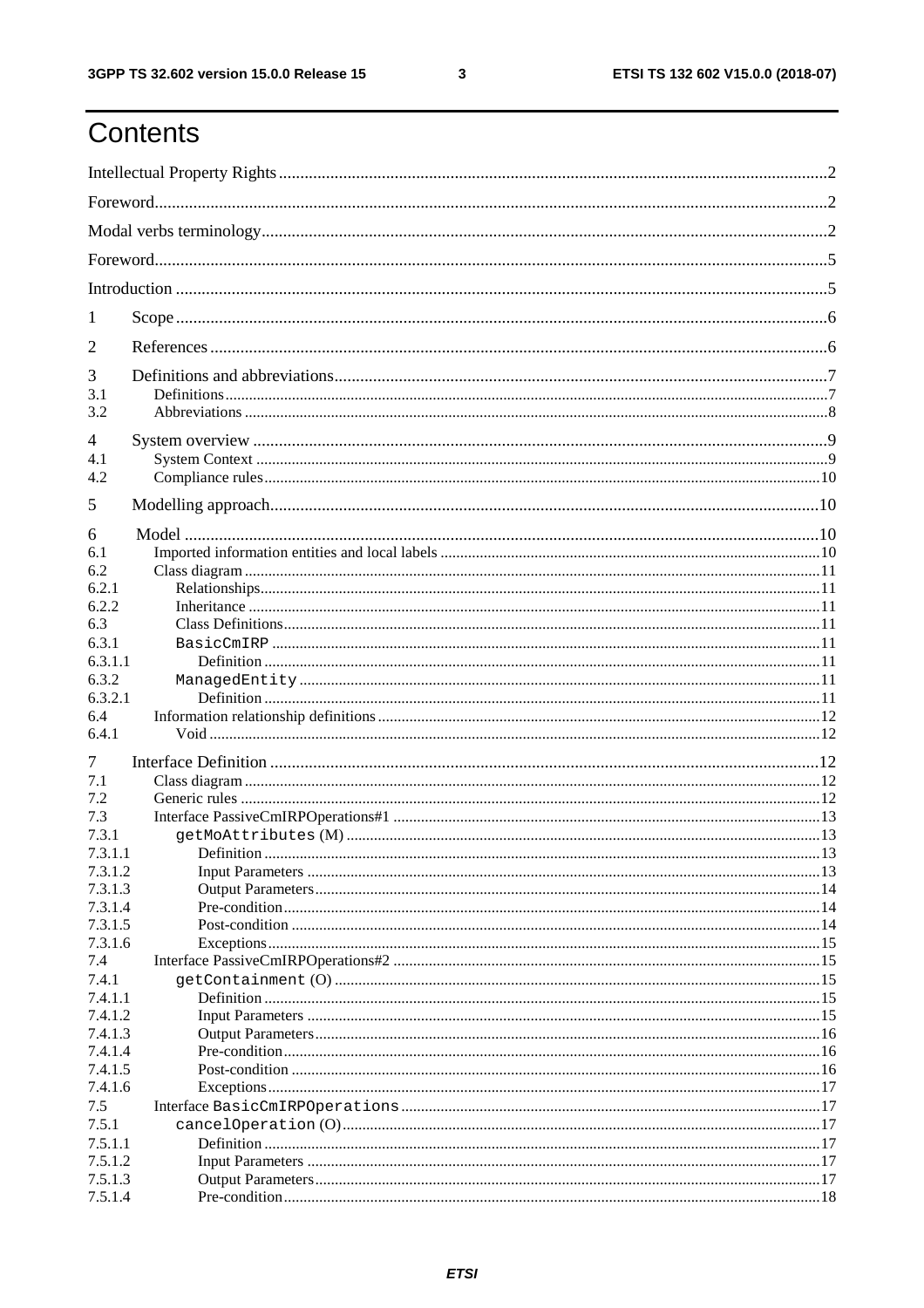#### $\overline{\mathbf{4}}$

| 7.5.1.5 |                               |     |
|---------|-------------------------------|-----|
| 7.5.1.6 |                               |     |
| 7.6     |                               |     |
| 7.6.1   |                               |     |
| 7.6.1.1 |                               |     |
| 7.6.1.2 |                               |     |
| 7.6.1.3 |                               |     |
| 7.6.1.4 |                               |     |
| 7.6.1.5 |                               |     |
| 7.6.1.6 |                               |     |
| 7.6.2   |                               |     |
| 7.6.2.1 |                               |     |
| 7.6.2.2 |                               |     |
| 7.6.2.3 |                               |     |
| 7.6.2.4 |                               |     |
| 7.6.2.5 |                               |     |
| 7.6.2.6 |                               |     |
| 7.6.3   |                               |     |
| 7.6.3.1 |                               |     |
| 7.6.3.2 |                               |     |
| 7.6.3.3 |                               |     |
| 7.6.3.4 |                               |     |
| 7.6.3.5 |                               |     |
| 7.6.3.6 |                               |     |
|         | <b>Annex A (informative):</b> |     |
|         |                               | .29 |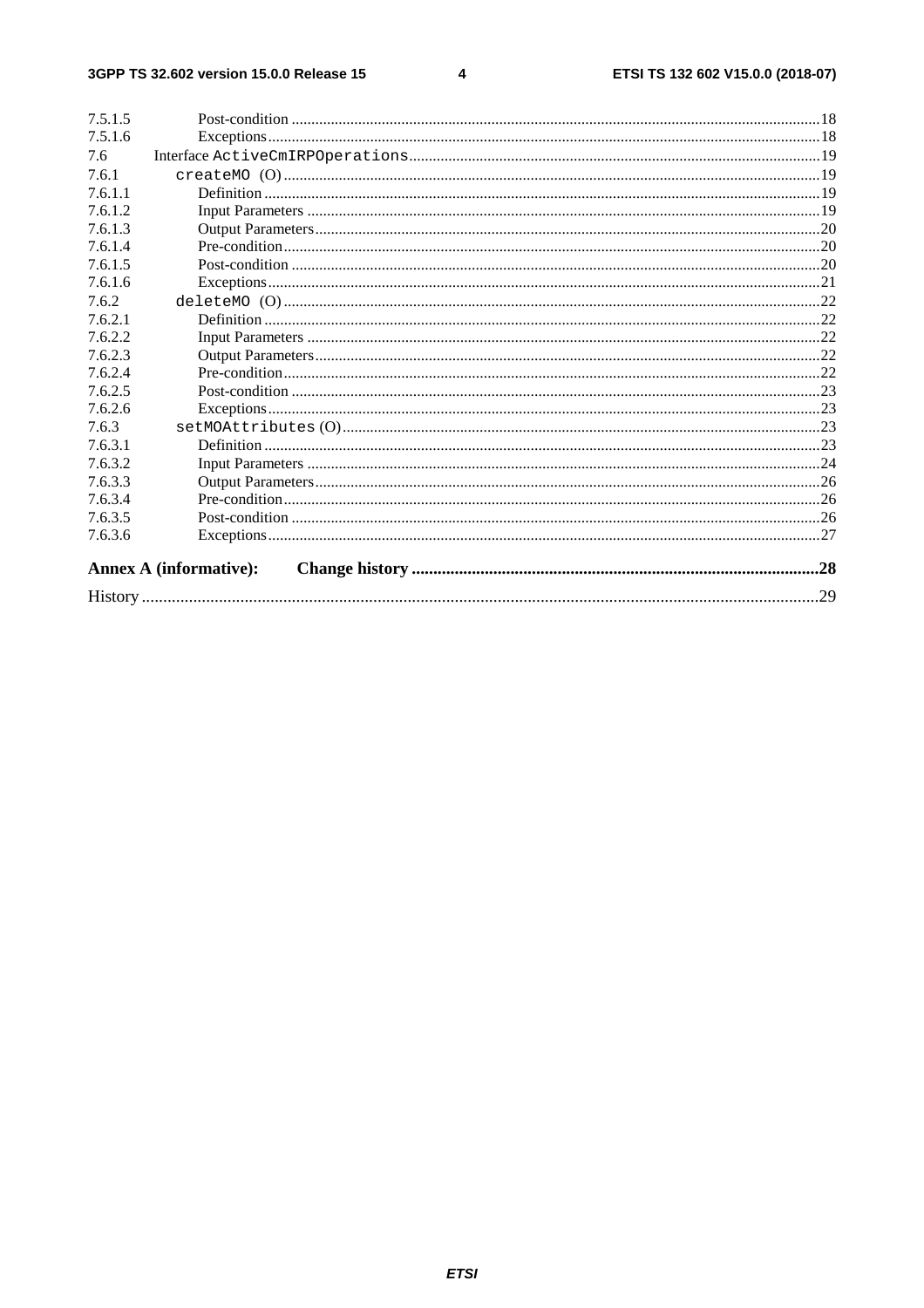# <span id="page-5-0"></span>Foreword

This Technical Specification has been produced by the 3rd Generation Partnership Project (3GPP).

The contents of the present document are subject to continuing work within the TSG and may change following formal TSG approval. Should the TSG modify the contents of the present document, it will be re-released by the TSG with an identifying change of release date and an increase in version number as follows:

Version x.y.z

where:

- x the first digit:
	- 1 presented to TSG for information;
	- 2 presented to TSG for approval;
	- 3 or greater indicates TSG approved document under change control.
- y the second digit is incremented for all changes of substance, i.e. technical enhancements, corrections, updates, etc.
- z the third digit is incremented when editorial only changes have been incorporated in the document.

# Introduction

The present document is part of a TS-family covering the 3rd Generation Partnership Project: Technical Specification Group Services and System Aspects; Telecommunication management; as identified below:

- 32.601: "Configuration Management (CM); Basic CM Integration Reference Point (IRP); Requirements"
- **32.602: "Configuration Management (CM); Basic CM Integration Reference Point (IRP): Information Service (IS)"**
- 32.606: "Configuration Management (CM); Basic CM Integration Reference Point (IRP); Solution Set (SS) definitions"

Configuration Management (CM), in general, provides the operator with the ability to assure correct and effective operation of the 3G network as it evolves. CM actions have the objective to control and monitor the actual configuration on the Network Elements (NEs) and Network Resources (NRs), and they may be initiated by the operator or by functions in the Operations Systems (OSs) or NEs.

CM actions may be requested as part of an implementation programme (e.g. additions and deletions), as part of an optimisation programme (e.g. modifications), and to maintain the overall Quality of Service (QoS). The CM actions are initiated either as single actions on single NEs of the 3G network, or as part of a complex procedure involving actions on many resources/objects in one or several NEs.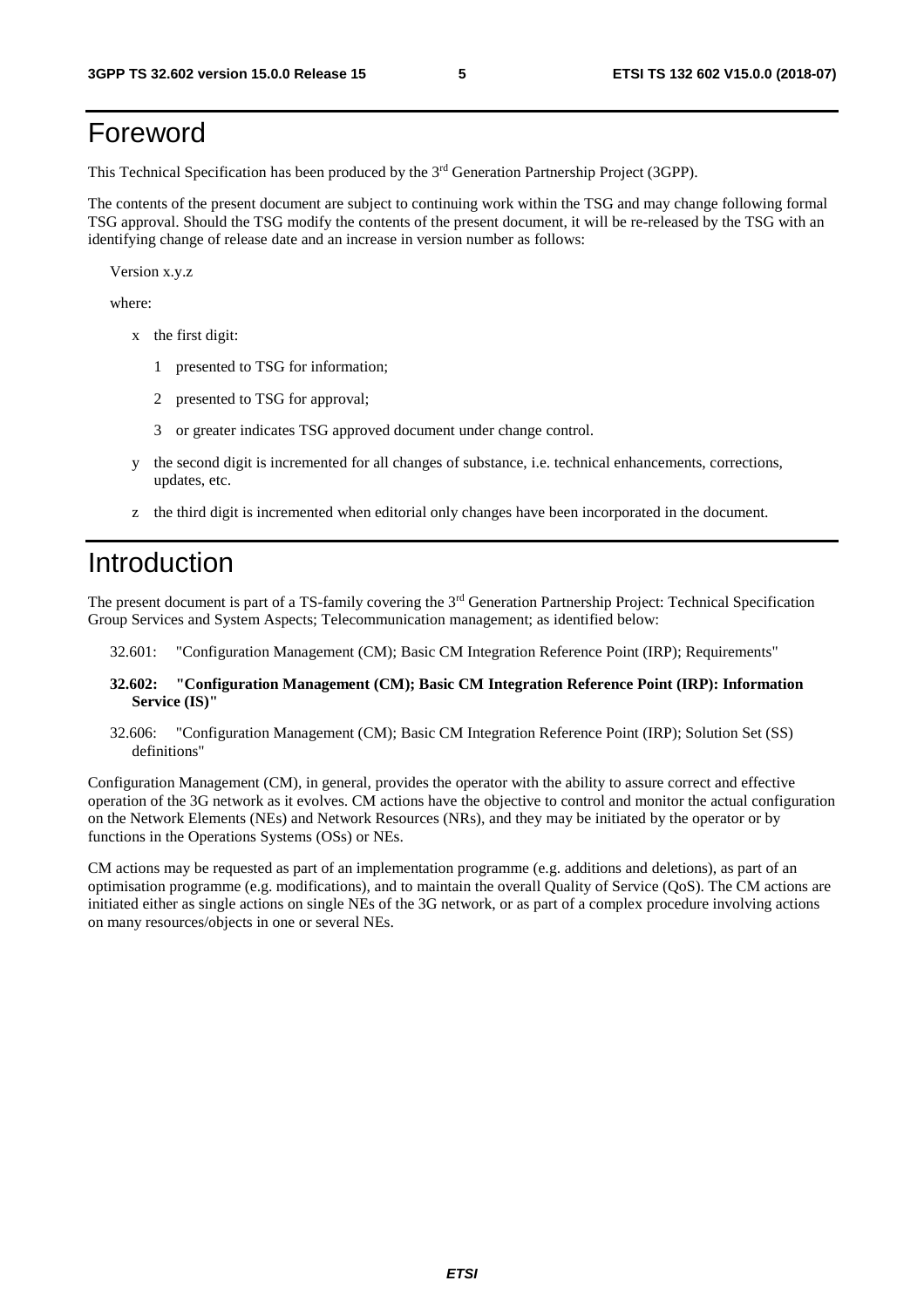# <span id="page-6-0"></span>1 Scope

The present document defines a component of an Integration Reference Point (IRP) through which an 'IRPAgent' (typically an Element Manager or Network Element) can communicate basic Configuration Management related information to one or several 'IRPManagers' (typically Network Managers).

The function of this Basic CM IRP Information Service is to define an interface for the retrieval and modification of Configuration Management Information.

This Basic CM IRP IS is aligned with ITU-T M.3700 [15] in that ITU-T M.3700 is a subset of the Basic CM IRP IS in terms of the definitions of operations for the retrieval and modification of Configuration Management Information.

# 2 References

The following documents contain provisions, which, through reference in this text, constitute provisions of the present document.

- References are either specific (identified by date of publication, edition number, version number, etc.) or non-specific.
- For a specific reference, subsequent revisions do not apply.
- For a non-specific reference, the latest version applies.
- [1] 3GPP TS 32.101: "Telecommunication management; Principles and high level requirements".
- [2] 3GPP TS 32.102: "Telecommunication management; Architecture".
- [3] 3GPP TS 32.302: "Telecommunication management; Configuration Management (CM); Notification Integration Reference Point (IRP): Information Service (IS)".
- [4] 3GPP TS 32.312: "Telecommunication management; Generic Integration Reference Point (IRP) management; Information Service (IS)".
- [5] 3GPP TS 32.300: "Telecommunication management; Configuration Management (CM); Name convention for Managed Objects".
- [6] 3GPP TS 32.600: "Telecommunication management; Configuration Management (CM); Concept and high-level requirements".
- [7] ITU-T Recommendation X.710 (1997): "Common Management Information Service".
- [8] ITU-T Recommendation X.721 (02/92): "Information Technology Open Systems Interconnection – Structure of Management Information: Definition of Management Information".
- [9] ITU-T Recommendation X.730 (01/92): "Information Technology Open Systems Interconnection – Systems Management: Object Management Function".
- [10] ITU-T Recommendation X.733 (02/92): "Information Technology Open Systems Interconnection - Alarm Reporting Function".
- [11] 3GPP TS 32.662: "Telecommunication management; Configuration Management (CM); Kernel CM Information Service (IS)".
- [12] ITU-T Recommendation X.720: "Information technology Open Systems Interconnection Structure of management information: Management information model".
- [13] 3GPP TS 32.622: "Telecommunication management; Configuration Management (CM); Generic network resources Integration Reference Point (IRP): Network Resource Model (NRM)".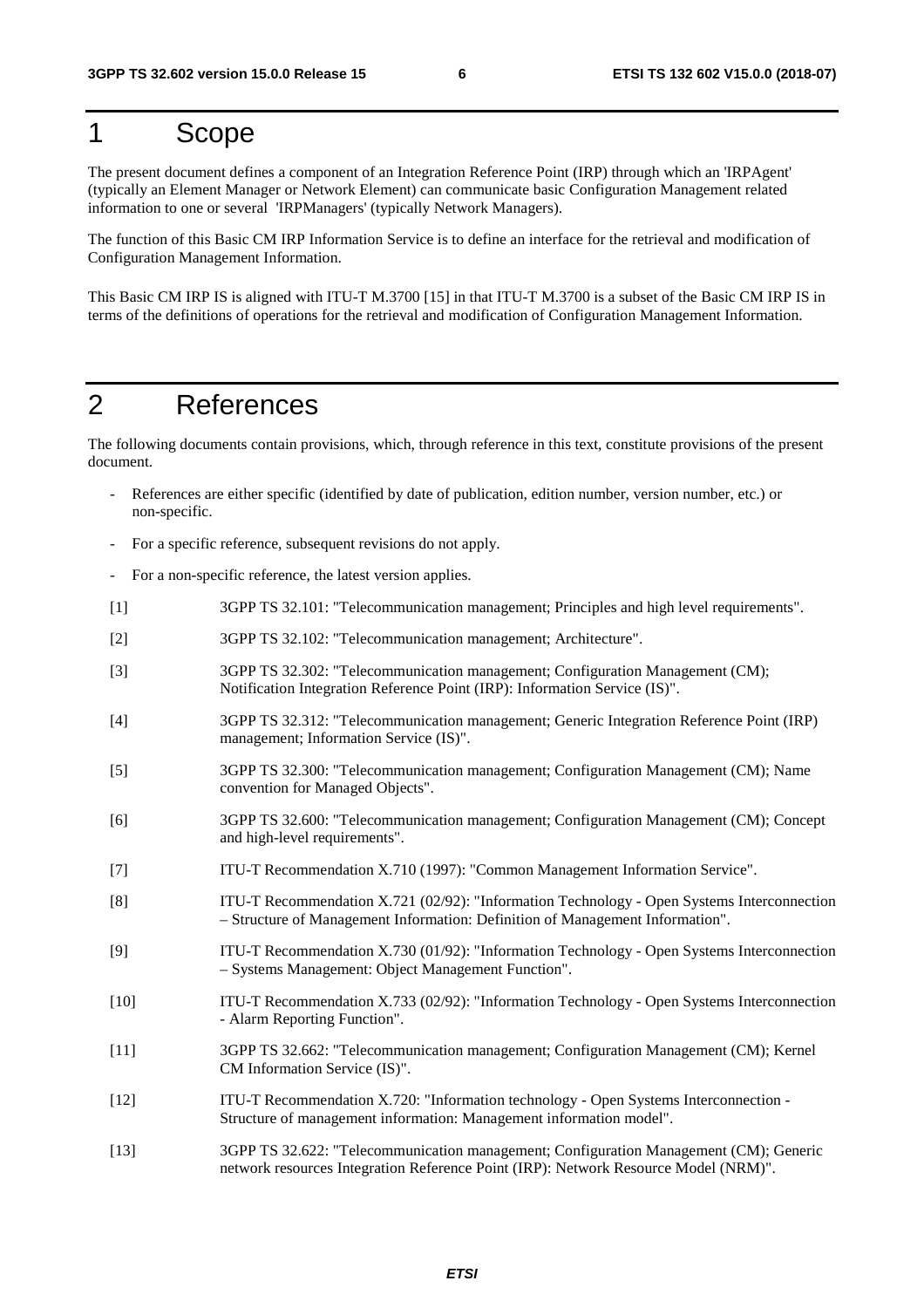- <span id="page-7-0"></span>[14] 3GPP TS 32.150: "Telecommunication management; Integration Reference Point (IRP) Concept and definitions".
- [15] ITU-T M.3700 (01/2010): "Telecommunication Management, Including TMN and Network Maintenance; Integrated services digital networks; Common management services – Object management – Protocol neutral requirements and analysis"

# 3 Definitions and abbreviations

# 3.1 Definitions

For the purposes of the present document, the following terms and definitions apply. For terms and definitions not found here, please refer to 3GPP TS 32.101 [1], 3GPP TS 32.102 [2] and 3GPP TS 32.600 [6].

**Association**: In general it is used to model relationships between Managed Objects. Associations can be implemented in several ways, such as:

- (1) name bindings,
- (2) reference attributes, and
- (3) association objects.

This IRP stipulates that containment associations shall be expressed through name bindings, but it does not stipulate the implementation for other types of associations as a general rule. These are specified as separate entities in the object models (UML diagrams). Currently however, all (non-containment) associations are modelled by means of reference attributes of the participating MOs.

**Managed Element (ME)**: An instance of the Managed Object Class G3ManagedElement.

**Managed Object (MO)**: In the context of the present document, a Managed Object (MO) is a software object that encapsulates the manageable characteristics and behaviour of a particular Network Resource. The MO is instance of a MO class defined in a MIM/NRM. An MO class has attributes that provide information used to characterize the objects that belong to the class. Furthermore, an MO class can have operations that represent the behaviour relevant for that class. An MO class may support notifications that provide information about an event occurrence within a network resource.

**Management Information Base (MIB)**: A MIB is an instance of an NRM and has some values on the defined attributes and associations specific for that instance. In the context of the present document, an MIB consists of:

- (1) a Name space (describing the MO containment hierarchy in the MIB through Distinguished Names),
- (2) a number of Managed Objects with their attributes and
- (3) a number of Associations between these MOs. Also note that TMN (ITU-T Recommendation X.710 [7]) defines a concept of a Management Information Tree (also known as a Naming Tree) that corresponds to the name space (containment hierarchy) portion of this MIB definition. Figure 3.1 depicts the relationships between a Name space and a number of participating MOs (the shown association is of a non-containment type)



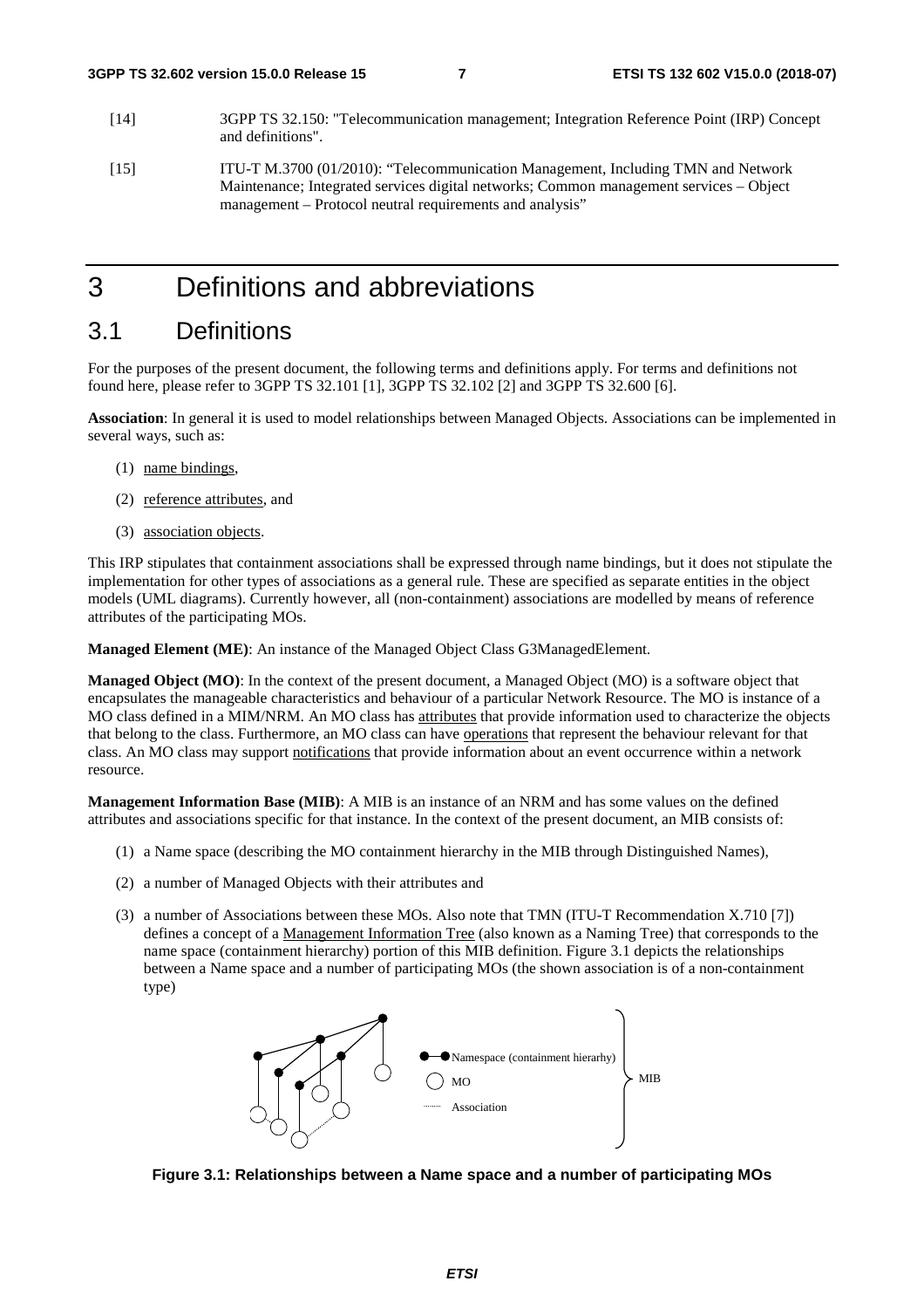<span id="page-8-0"></span>**Management Information Model (MIM)**: Also referred to as NRM – see the definition below.

**Name space**: A name space is a collection of names. The IRP name convention (see 3GPP TS 32.300 [5]) restricts the name space to a hierarchical containment structure, including its simplest form - the one-level, flat name space. All Managed Objects in a MIB shall be included in the corresponding name space and the MIB/name space shall only support a strict hierarchical containment structure (with one root object). A Managed Object that contains another is said to be the superior (parent); the contained Managed Object is referred to as the subordinate (child). The parent of all MOs in a single name space is called a Local Root. The ultimate parent of all MOs of all managed systems is called the Global Root.

**Network Resource Model (NRM)**: A model representing the actual managed telecommunications network resources that a System is providing through the subject IRP. An NRM describes Managed Object Classes, their associations, attributes and operations. The NRM is also referred to as "MIM" (see above), which originates from the ITU-T TMN.

**Node B:** A logical node responsible for radio transmission/reception in one or more cells to/from the User Equipment. It terminates the Iub interface towards the RNC.

# 3.2 Abbreviations

For the purposes of the present document, the following abbreviations apply:

| <b>Common Management Information Service</b>                    |
|-----------------------------------------------------------------|
| Distinguished Name (see 3GPP TS 32.300 [5])                     |
| Integration Reference Point                                     |
| International Telecommunication Union, Telecommunication Sector |
| <b>Management Information Base</b>                              |
| <b>Management Information Model</b>                             |
| Managed Object                                                  |
| Network Element                                                 |
| <b>Network Resource</b>                                         |
| Network Resource Model                                          |
| Relative Distinguished Name (see 3GPP TS 32.300 [5])            |
| <b>Solution Set</b>                                             |
| <b>Telecommunications Management Network</b>                    |
| Unified Modelling Language                                      |
|                                                                 |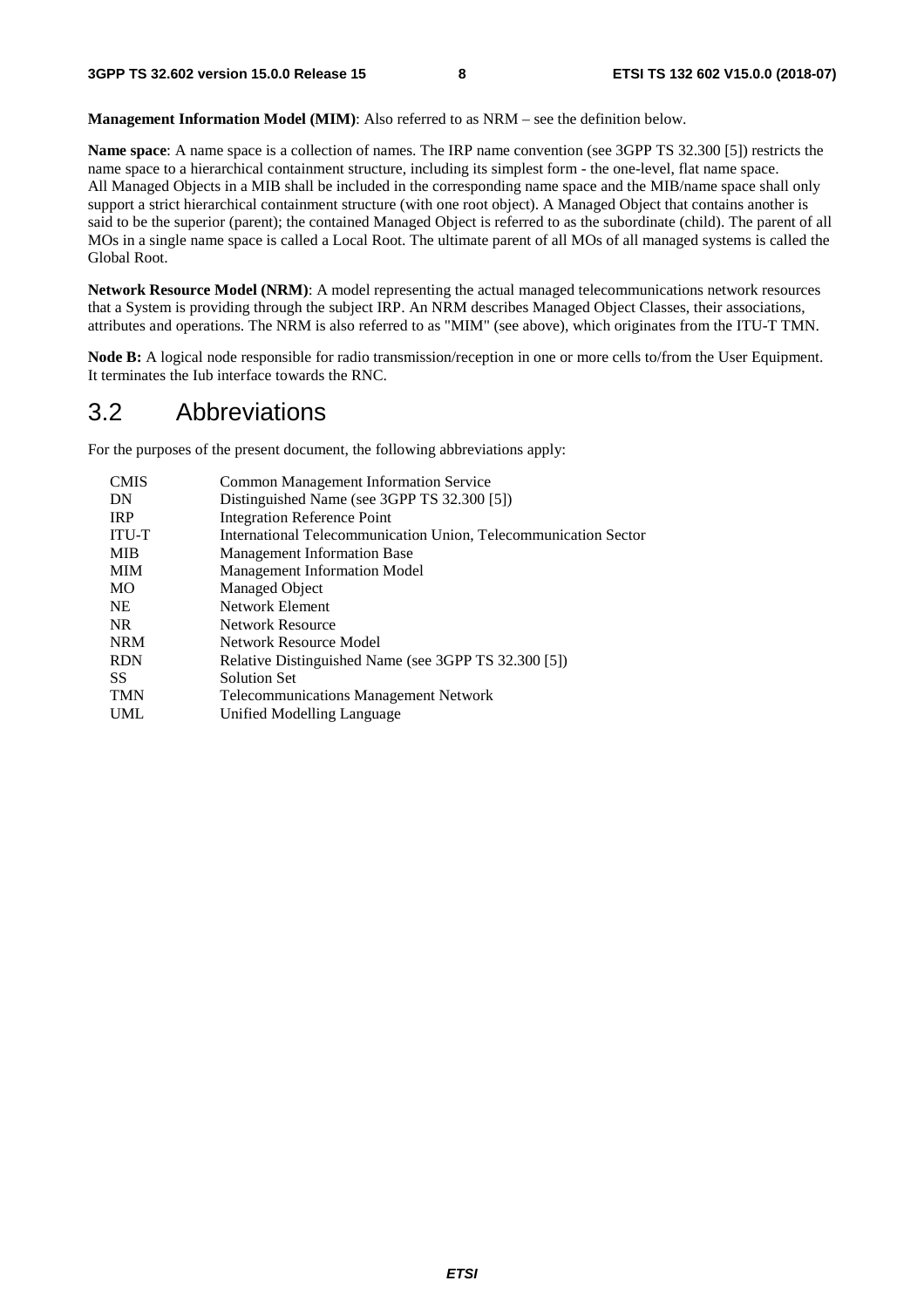# <span id="page-9-0"></span>4 System overview

# 4.1 System Context

The general definition of the System Context for the present IRP is found in 3GPP TS 32.150 [14] subclause 4.7.

In addition, the set of related IRP(s) relevant to the present IRP is shown in the two diagrams below.



**Figure 4.1: System Context A** 



**Figure 4.2: System Context B**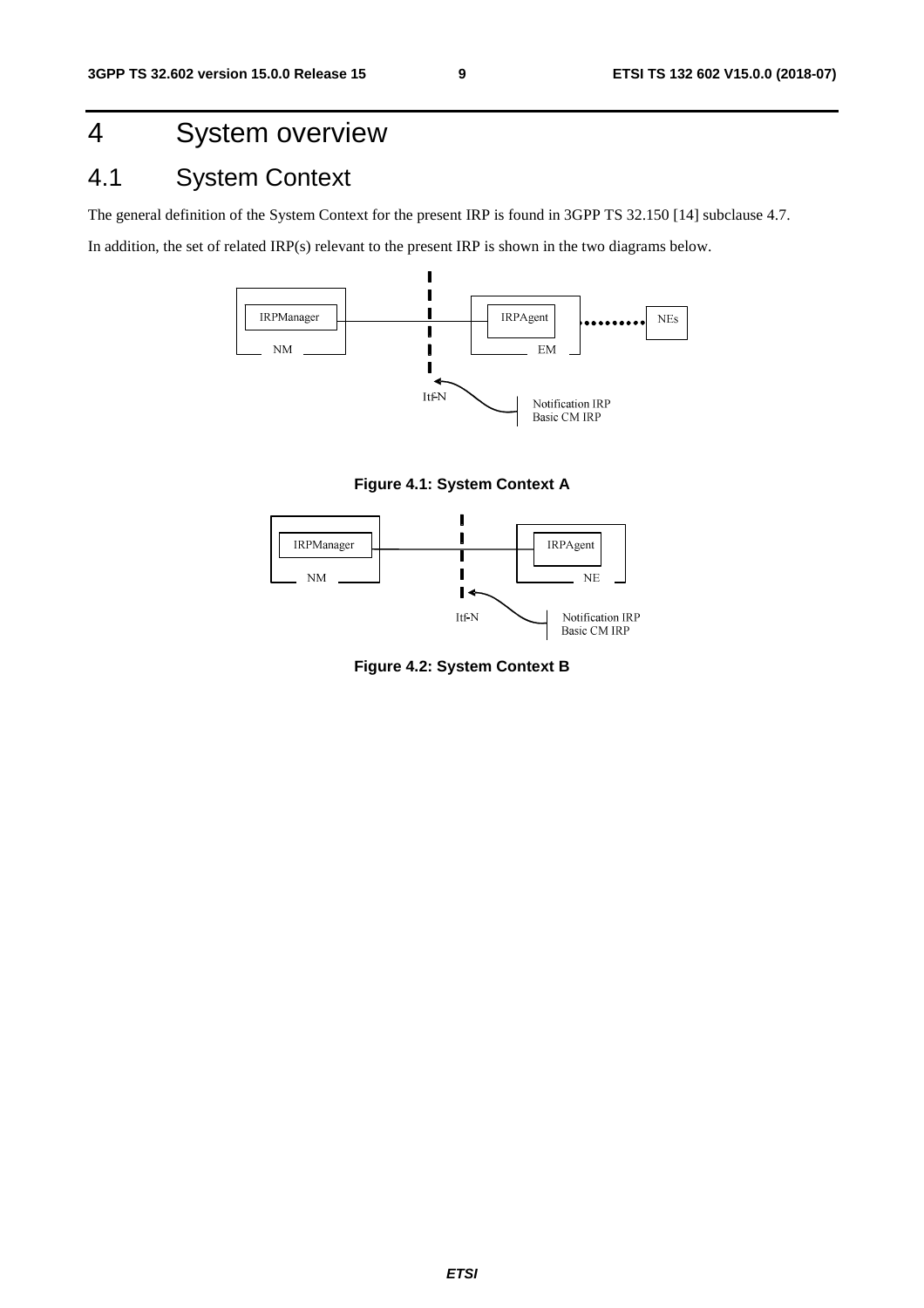# <span id="page-10-0"></span>4.2 Compliance rules

For general definitions of compliance rules related to qualifiers (Mandatory/Optional/Conditional) for *operations*, *notifications and parameters* (of operations and notifications) please refer to 3GPP TS 32.150 [14].

An IRPAgent that incorporates vendor-specific extensions shall support normal communication with a 3GPP SA5-compliant IRPManager with respect to all Mandatory and Optional managed object classes, attributes, associations, operations, parameters and notifications without requiring the IRPManager to have any knowledge of the extensions.

Given that

- rules for vendor-specific extensions remain to be fully specified, and
- many scenarios under which IRPManager and IRPAgent interwork may exist,

it is recognised that the IRPManager, even though it is not required to have knowledge of vendor-specific extensions, may be required to be implemented with an awareness that extensions can exist and behave accordingly.

# 5 Modelling approach

See 3GPP TS 32.150 [14].

# 6 Model

# 6.1 Imported information entities and local labels

| Label reference                                         | Local label       |
|---------------------------------------------------------|-------------------|
| 32.312 [4], information object class, ManagedGenericIRP | ManagedGenericIRP |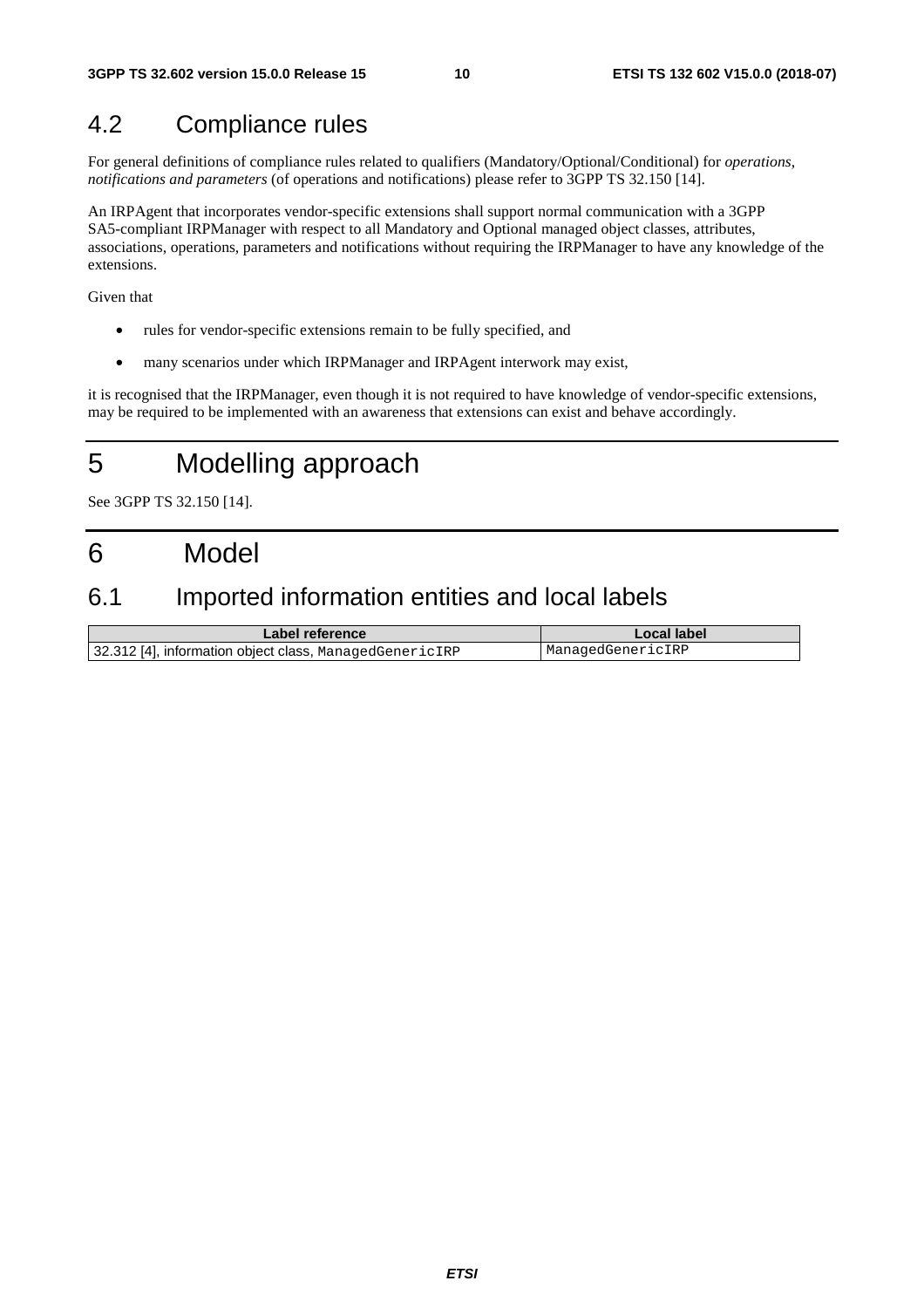# <span id="page-11-0"></span>6.2 Class diagram

This clause introduces classes that relates to this interface specification. The intent is to identify the information required for the BasicCMIRP implementation of its operations and notification. This clause provides the overview of all classes in UML. Subsequent clauses provide more detailed specification of various aspects of these classes.

#### 6.2.1 Relationships



### 6.2.2 Inheritance



### 6.3 Class Definitions

### 6.3.1 BasicCmIRP

#### 6.3.1.1 Definition

The SupportIOC BasicCmIRP represents the basic configuration management capabilities specified by this specification. This class inherits from ManagedGenericIRP specified in TS 32.312 [4].

### 6.3.2 ManagedEntity

#### 6.3.2.1 Definition

The ProxyClass ManagedEntity represents the role that can be played by an instance of an IOC defined in NRMs, e.g. Generic NRM, Core NRM, UTRAN NRM or GERAN NRM. ManagedEntity is used in the specification of Basic CM IRP operations to represent an instance of an IOC defined in these NRMs.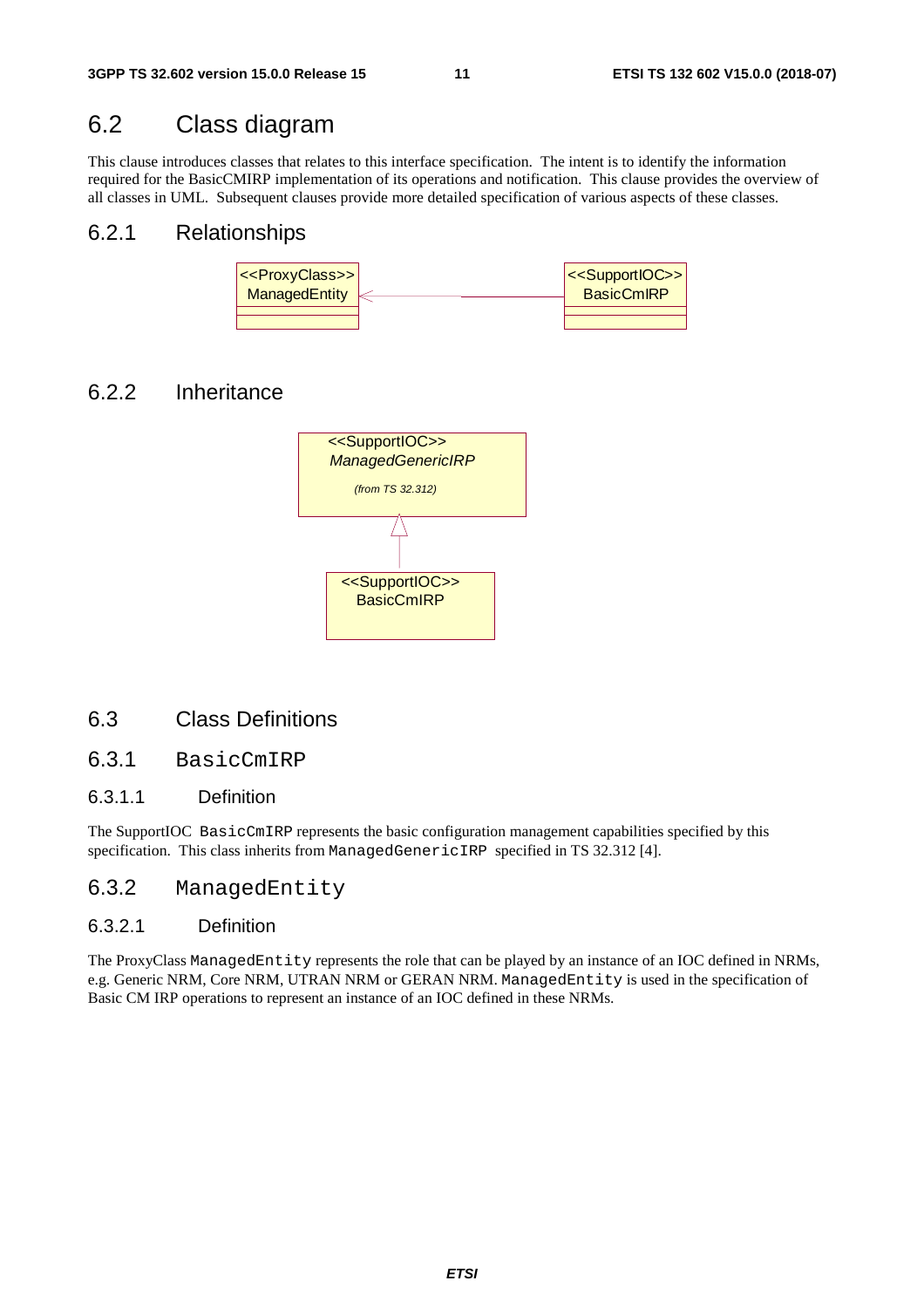- <span id="page-12-0"></span>6.4 Information relationship definitions
- 6.4.1 Void

# 7 Interface Definition

7.1 Class diagram



# 7.2 Generic rules

**Rule 1**: Each operation with at least one input parameter supports a pre-condition valid\_input\_parameter which indicates that all input parameters shall be valid with regards to their information type. Additionally, each such operation supports an exception operation\_failed\_invalid\_input\_parameter which is raised when pre-condition valid input parameter is false. The exception has the same entry and exit state.

**Rule 2**: Each operation with at least one optional input parameter supports a set of pre-conditions supported\_optional\_input\_parameter\_xxx where "xxx" is the name of the optional input parameter and the precondition indicates that the operation supports the named optional input parameter. Additionally, each such operation supports an exception operation\_failed\_unsupported\_optional\_input\_parameter\_xxx which is raised when (a) the precondition supported\_optional\_input\_parameter\_xxx is false and (b) the named optional input parameter is carrying information. The exception has the same entry and exit state.

**Rule 3**: Each operation shall support a generic exception operation failed internal problem that is raised when an internal problem occurs and that the operation cannot be completed. The exception has the same entry and exit state.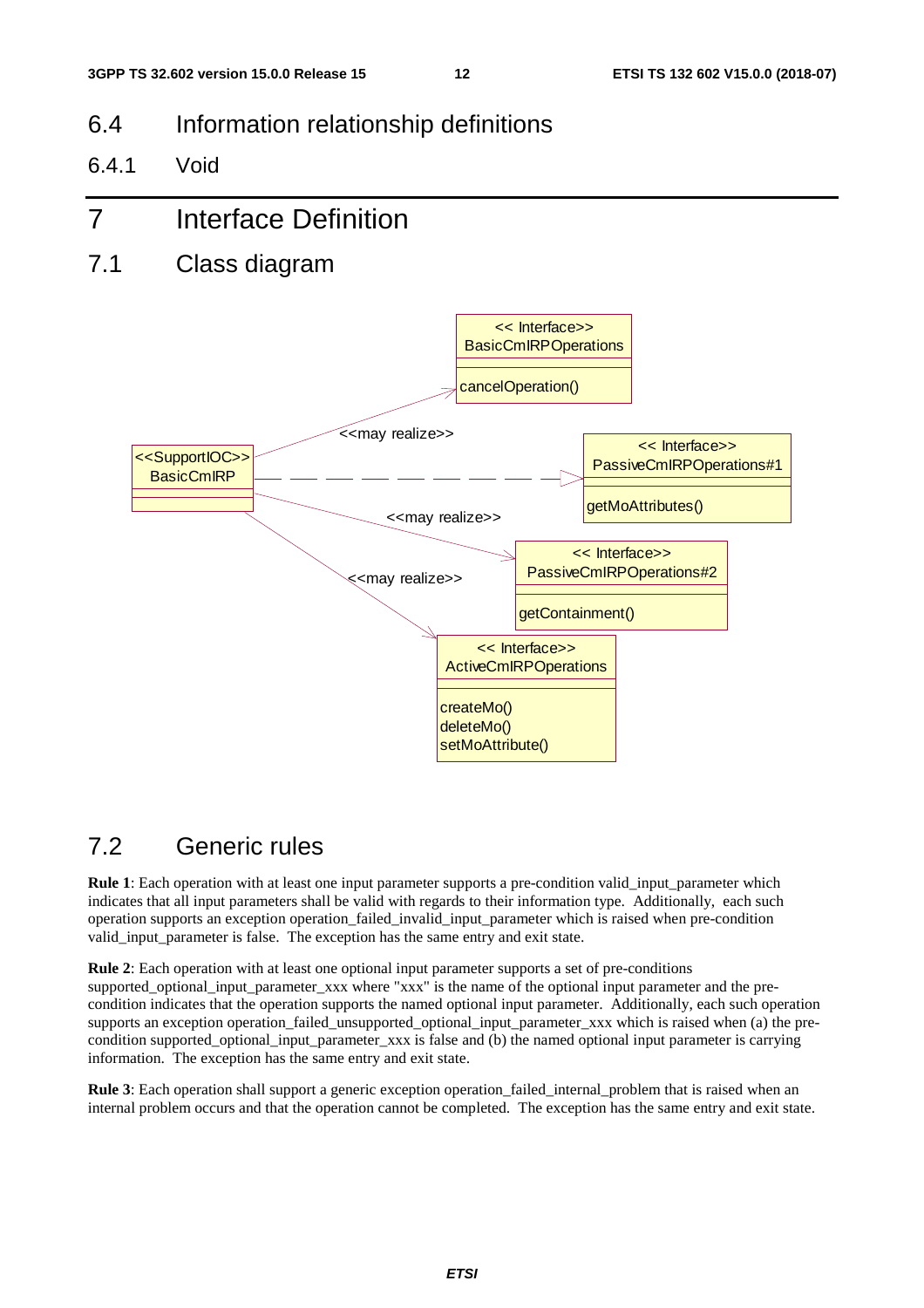# <span id="page-13-0"></span>7.3 Interface PassiveCmIRPOperations#1

### 7.3.1 getMoAttributes (M)

### 7.3.1.1 Definition

This operation is invoked by IRPManager to request the retrieval of management information (Managed Object attribute names and values) from the MIB maintained by IRPAgent. One or several Managed Objects may be retrieved - based on the containment hierarchy. This operation provides functionality that is similar to that provided by the M-GET service defined by CMIS (ITU-T Recommendation X.710 [7]).

A SS may choose to split this operation in several operations (e.g. operations to get "handlers" or "iterators" to Managed Objects fulfilling the scope/filter criteria and other operations to retrieve attribute names/values from these "handlers").

### 7.3.1.2 Input Parameters

| <b>Name</b>         | <b>Qualifier</b> | <b>Information Type</b>                                                                                                                                                                           | <b>Comment</b>                                                                                                                                                                                                                                                                                                                                                                                                                                                                                                                                                                                                                                                 |
|---------------------|------------------|---------------------------------------------------------------------------------------------------------------------------------------------------------------------------------------------------|----------------------------------------------------------------------------------------------------------------------------------------------------------------------------------------------------------------------------------------------------------------------------------------------------------------------------------------------------------------------------------------------------------------------------------------------------------------------------------------------------------------------------------------------------------------------------------------------------------------------------------------------------------------|
| invokeIdentifierInC |                  |                                                                                                                                                                                                   | A unique identifier that is SS dependent. This parameter identifies the current invocation. This parameter is used in the cancel Operation                                                                                                                                                                                                                                                                                                                                                                                                                                                                                                                     |
|                     |                  |                                                                                                                                                                                                   | operation to cancel an on-going getMOAttributes operation.                                                                                                                                                                                                                                                                                                                                                                                                                                                                                                                                                                                                     |
| baseObjectInstanceM |                  | <b>DN</b>                                                                                                                                                                                         | The MO instance that is to be used as the starting point for the selection of managed objects to<br>which the filter (when supplied) is to be applied. This is a full DN according to 3GPP TS 32.300                                                                                                                                                                                                                                                                                                                                                                                                                                                           |
| scope               | M                | SEQUENCE <<br>ENUM {<br>BASE_ONLY, BASE_NTH_LEVEL,<br><b>BASE SUBTREE,</b><br>BASE_ALL},<br>Level><br>Note: the Level contains valid<br>information if BASE_NTH_LEVEL or<br>BASE SUBTREE is used. | This parameter defines how many levels of the containment hierarchy to select for the filter.<br>The selection starts from the base object given by the baseObject Instance parameter. Its level is<br>considered to be at zero.<br>The levels of selection that may be performed are:<br>BASE_ONLY: select the base object value of Level is ignored;;<br>BASE_NTH_LEVEL: select all nth level (indicated by the value of Level) subordinate objects;<br>BASE_SUBTREE: select the base object and all of its subordinates down to and including the nth<br>level;<br>BASE_ALL: select the base object and all of its subordinates; value of Level is ignored. |
| filter              | ΙM               | See Comment.                                                                                                                                                                                      | This parameter defines a filter test to be applied to the selected (see $\text{scope}$ ) MOs. If the filter<br>is empty, all selected MOs are used.<br>The actual syntax and capabilities of the filter is SS specific. However, each SS should support a<br>filter consisting of one or several assertions that may be grouped using the logical operators<br>AND, OR and NOT. Each assertion is a logical expression of attribute existence, attribute value<br>comparison ("equal to X, less than Y" etc.) and MO Class.                                                                                                                                    |
| attributeListIn     | lм               | ILIST OF attribute n ame.                                                                                                                                                                         | This parameter identifies the attributes to be returned by this operation. An empty list means "Return<br>all attributes".                                                                                                                                                                                                                                                                                                                                                                                                                                                                                                                                     |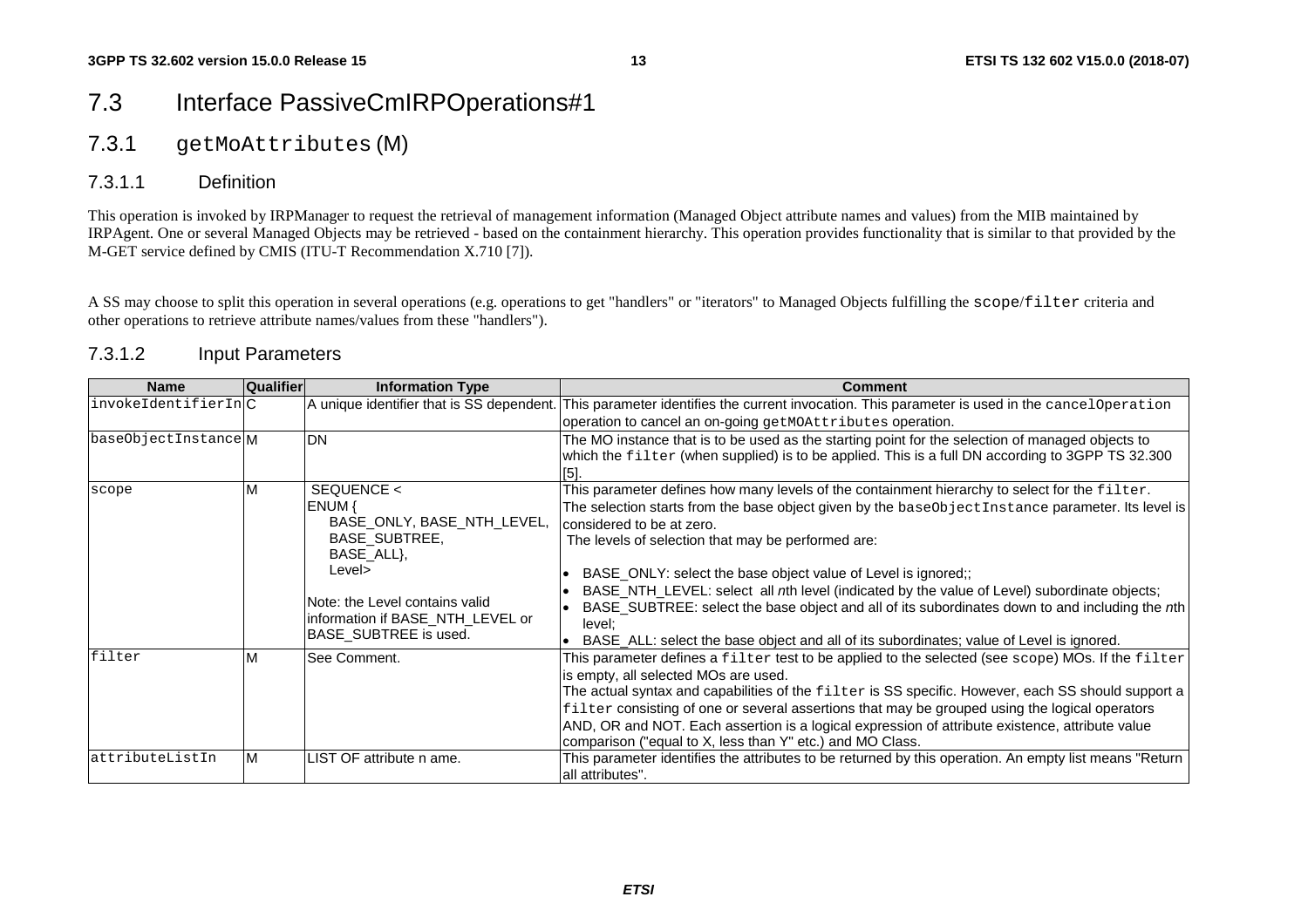# <span id="page-14-0"></span>7.3.1.3 Output Parameters

| <b>Name</b>                                                                                       | Qualifier | <b>Matching Information</b>                          | Comment                                                                 |
|---------------------------------------------------------------------------------------------------|-----------|------------------------------------------------------|-------------------------------------------------------------------------|
| invokeIdentifierOut                                                                               | M (Note)  | invokeIdentifierIn from the input parameters of this | This parameter identifies the current invocation in both IRPManager and |
|                                                                                                   |           | operation                                            | IRPAgent. This parameter can be used together with the                  |
|                                                                                                   |           |                                                      | cancelOperation operation to cancel an on-going                         |
|                                                                                                   |           |                                                      | getMOAttributes operation.                                              |
| managedObjectClass                                                                                |           | ManagedEntity class                                  | IFor each returned MO: The class of the MO.                             |
| managedObjectInstance M                                                                           |           | ManagedEntity DN                                     | For each returned MO: The name of the MO. This is a full DN according   |
|                                                                                                   |           |                                                      | to 3GPP TS 32.300 [5].                                                  |
| attributeListOut                                                                                  | ΙM        | LIST OF SEQUENCE< attribute name, attribute value >  | For each returned MO: A list of name/value pairs for MO.                |
| status                                                                                            | <b>IV</b> | <b>ENUM (OperationSucceeded, OperationFailed)</b>    | An operation may fail because of a specified or unspecified reason.     |
| This parameter is meaningful only if the IRPAgent supports the cancel Operation.<br><b>INOTE:</b> |           |                                                      |                                                                         |

#### 7.3.1.4 Pre-condition

#### baseObjectExists

| <b>Assertion Name</b> | <b>Definition</b>                                                                |
|-----------------------|----------------------------------------------------------------------------------|
| baseObjectExists      | The ManagedEntity instance specified by the baseObjectInstance parameter exists. |

#### 7.3.1.5 Post-condition

None specific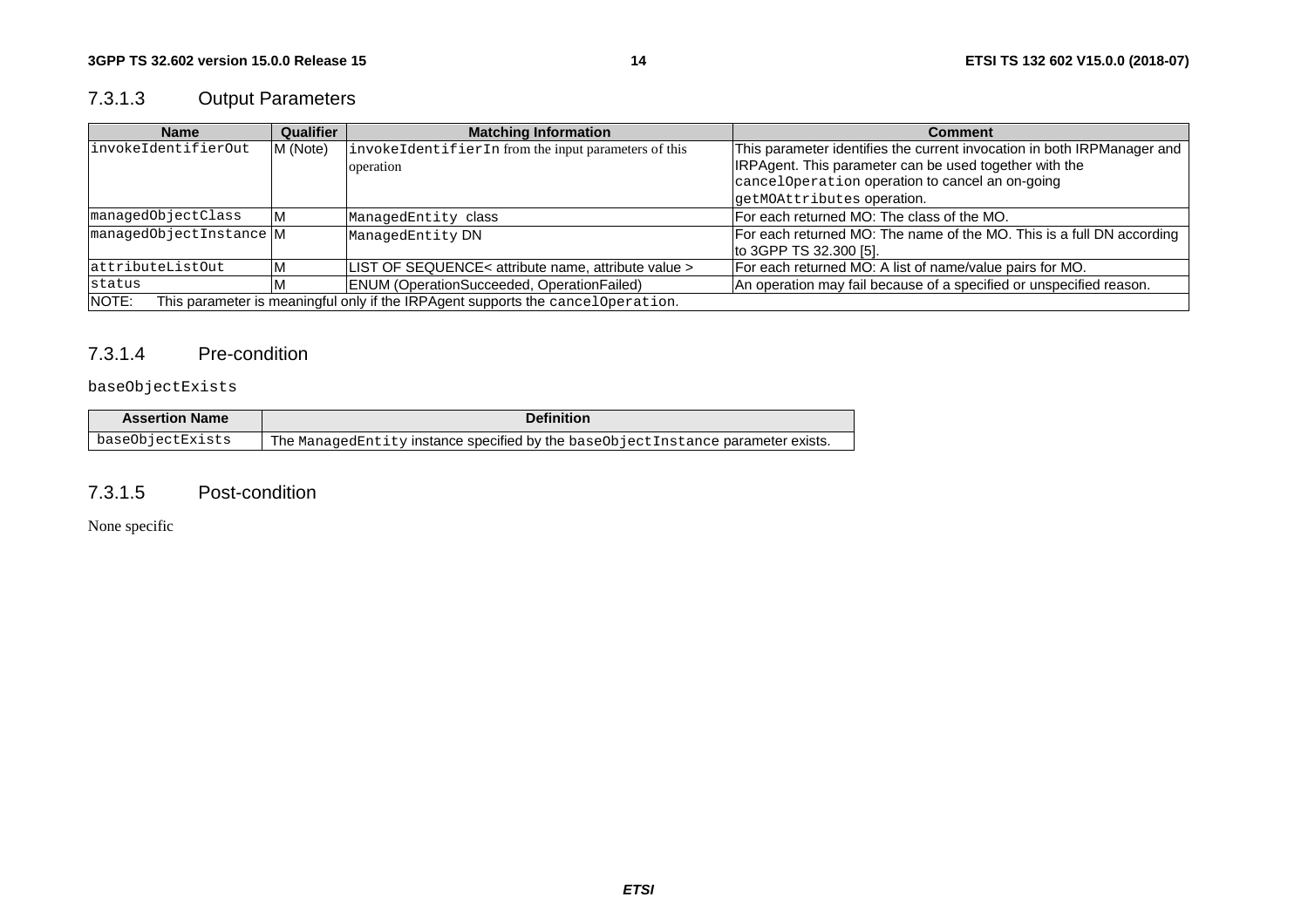### <span id="page-15-0"></span>7.3.1.6 Exceptions

| <b>Name</b>          | <b>Definition</b>                                                                    |
|----------------------|--------------------------------------------------------------------------------------|
| operationFailed      | <b>Condition:</b> Pre-condition is false or post-condition is false.                 |
|                      | Returned Information: The output parameter status.                                   |
|                      | <b>Exit state:</b> Entry state.                                                      |
| duplicateInvocation  | <b>Condition:</b> The invoke identifier specified was allocated to another operation |
|                      | Returned Information: The output parameter status.                                   |
|                      | Exit state: Entry state.                                                             |
|                      | Note: This exception is conditional and applies only to SSs where it is meaningful.  |
| resourceLimitation   | Condition: Operation not performed due to resource limitation.                       |
|                      | Returned Information: The output parameter status.                                   |
|                      | <b>Exit state:</b> Entry state.                                                      |
| operationCancelled   | Condition: Operation cancelled by cancelOperation operation.                         |
|                      | Returned Information: The output parameter status.                                   |
|                      | <b>Exit state:</b> Entry state.                                                      |
| complexityLimitation | Condition: Operation not performed because a parameter was too complex.              |
|                      | Returned Information: The output parameter status.                                   |
|                      | <b>Exit state:</b> Entry state.                                                      |

# 7.4 Interface PassiveCmIRPOperations#2

# 7.4.1 getContainment (O)

#### 7.4.1.1 Definition

This operation is intended for retrieval of the containment relations from the MIB.

### 7.4.1.2 Input Parameters

| <b>Name</b>                  | <b>Qualifier</b> | <b>Information Type</b>        | Comment                                                                                                    |
|------------------------------|------------------|--------------------------------|------------------------------------------------------------------------------------------------------------|
| $ $ invokeIdentifierIn $ C $ |                  | A unique identifier that is SS | This parameter identifies the current invocation in both IRPManager and IRPAgent. This parameter can       |
|                              |                  | dependent.                     | be used together with the cancel Operation operation to cancel an on-going getContainment                  |
|                              |                  |                                | loperation.                                                                                                |
| baseObject                   | ιM               | <b>IDN</b>                     | The MO instance that is to be used as the starting point for the selection of managed objects to which the |
| Instance                     |                  |                                | filter (when supplied) is to be applied. This is a full DN according to 3GPP TS 32.300 [5].                |
| scope                        |                  | See corresponding parameter in | See corresponding parameter in getMOAttributes.                                                            |
|                              |                  | qetMOAttributes.               |                                                                                                            |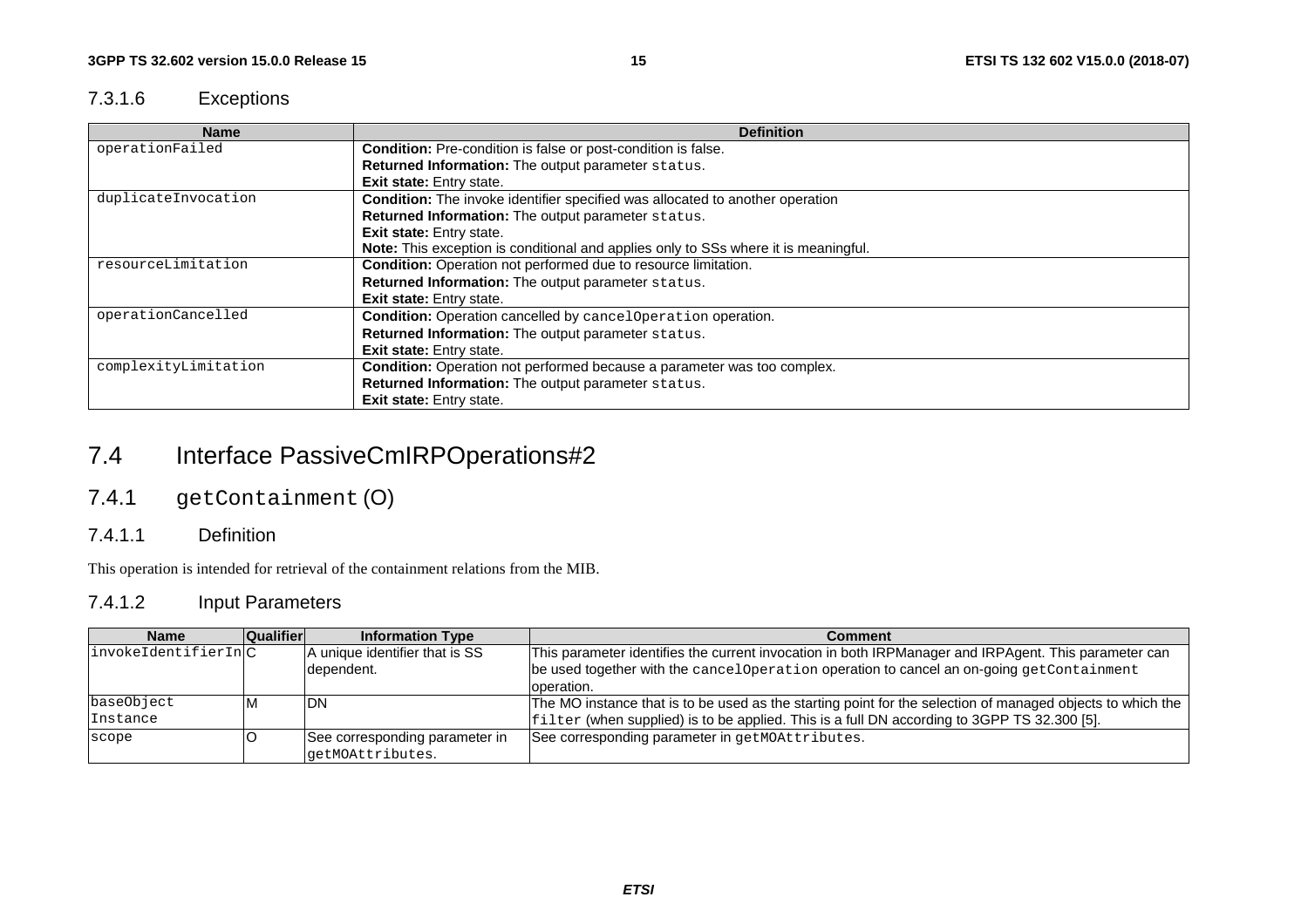### <span id="page-16-0"></span>7.4.1.3 Output Parameters

The output parameter containment of the operation shall contain a list of all Managed Object instances in the MIB maintained by IRPAgent (or a subset starting from a given base object) including containment information (naming tree).

The structure and format of the output parameter containment are SS dependent.

| <b>Name</b>                                                                               | <b>Qualifier</b> | <b>Matching Information</b>                                   | <b>Comment</b>                                                                |
|-------------------------------------------------------------------------------------------|------------------|---------------------------------------------------------------|-------------------------------------------------------------------------------|
|                                                                                           |                  | LIST OF ManagedEntity DN.                                     | A list of DN of all Managed Object instances that satisfy the scope.          |
|                                                                                           |                  | invokeIdentifierOut M(Note) invokeIdentifierIn from the input | This parameter identifies the current invocation. . This parameter is used in |
|                                                                                           |                  | parameters of this operation                                  | cancelOperation operation to cancel an on-going getContainment operation.     |
| status                                                                                    |                  | <b>ENUM</b> (OperationSucceeded,                              | An operation may fail because of a specified or unspecified reason.           |
|                                                                                           |                  | OperationFailed)                                              |                                                                               |
| NOTE:<br>This parameter is meaningful only if the IRPAgent supports the cancel Operation. |                  |                                                               |                                                                               |

### 7.4.1.4 Pre-condition

baseObjectExists

| <b>Assertion Name</b> | <b>Definition</b>                                                                |
|-----------------------|----------------------------------------------------------------------------------|
| baseObjectExists      | The ManagedEntity instance specified by the baseObjectInstance parameter exists. |

### 7.4.1.5 Post-condition

None specific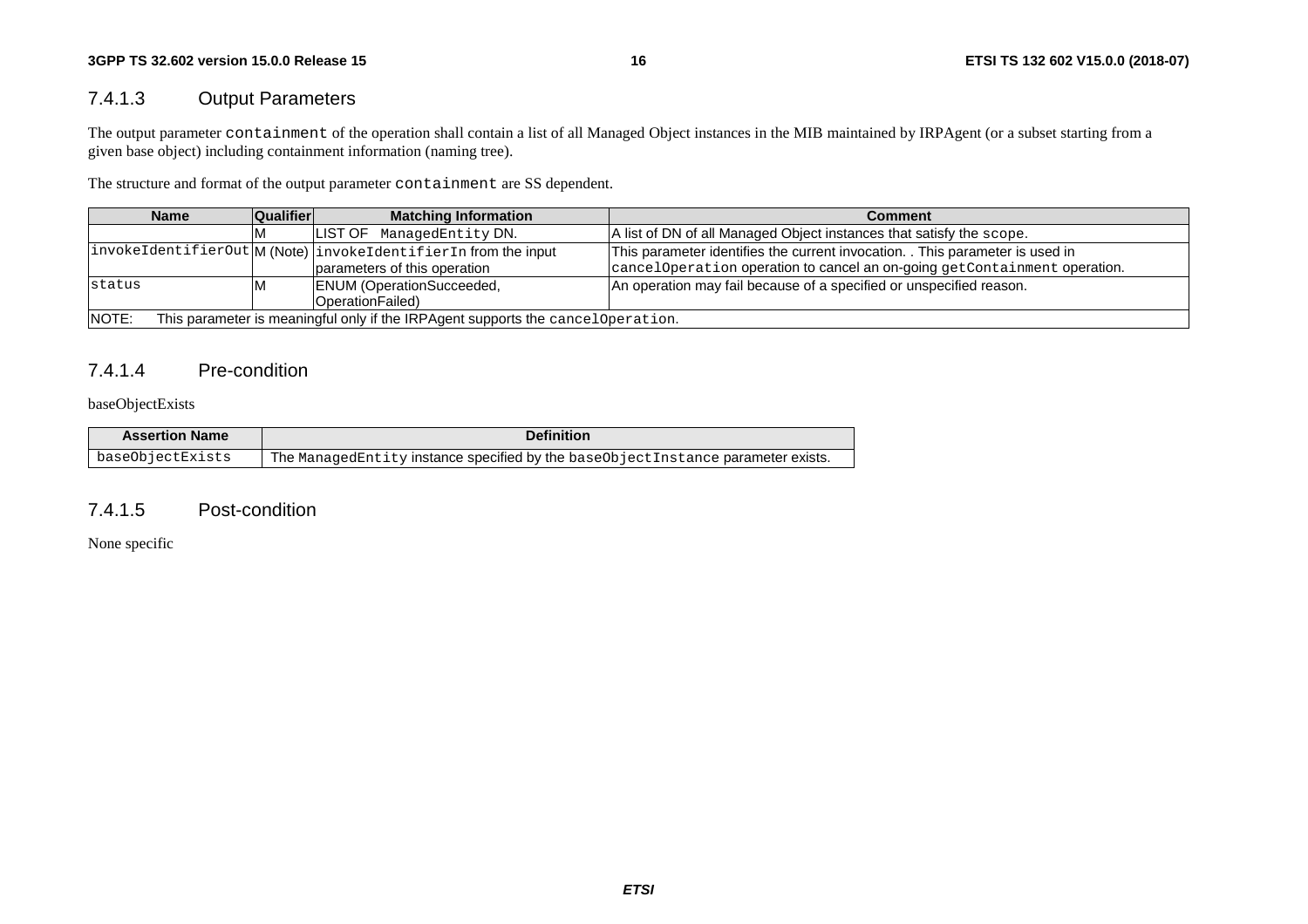### <span id="page-17-0"></span>7.4.1.6 Exceptions

| <b>Name</b>          | <b>Definition</b>                                                                          |
|----------------------|--------------------------------------------------------------------------------------------|
| operationFailed      | Condition: Pre-condition is false or post-condition is false.                              |
|                      | <b>Returned Information:</b> The output parameter status.                                  |
|                      | <b>Exit state:</b> Entry state.                                                            |
| duplicateInvocation  | <b>Condition:</b> The invoke identifier specified was allocated to another operation       |
|                      | Returned Information: The output parameter status.                                         |
|                      | <b>Exit state:</b> Entry state.                                                            |
|                      | <b>Note:</b> This exception is conditional and applies only to SSs where it is meaningful. |
| resourceLimitation   | Condition: Operation not performed due to resource limitation.                             |
|                      | Returned Information: The output parameter status.                                         |
|                      | <b>Exit state:</b> Entry state.                                                            |
| operationCancelled   | Condition: Operation cancelled by cancelOperation operation.                               |
|                      | Returned Information: The output parameter status.                                         |
|                      | <b>Exit state:</b> Entry state.                                                            |
| complexityLimitation | Condition: Operation not performed because a parameter was too complex.                    |
|                      | Returned Information: The output parameter status.                                         |
|                      | <b>Exit state:</b> Entry state.                                                            |

# 7.5 Interface BasicCmIRPOperations

# 7.5.1 cancelOperation (O)

#### 7.5.1.1 Definition

IRPManager invokes this operation to cancel an on-going Basic CM IRP operation it issued before. Presently the Basic CM IRP operations that can be cancelled by invoking cancelOperation are getMOAttributes and getContainment.

### 7.5.1.2 Input Parameters

| <b>Name</b>                      | <b>Qualifier</b> | Tvpe<br>Information                                                                                              | Comment                                                                                                                                                     |
|----------------------------------|------------------|------------------------------------------------------------------------------------------------------------------|-------------------------------------------------------------------------------------------------------------------------------------------------------------|
| $\sim$<br>$T_{\rm T}$<br>. ⊥11 V | 1 V I            | $\cdots$<br>$\sim$<br>$\ldots$ use identifier that $\ddotsc$<br>dependent.<br>$\cdots$<br>$\mathbf{v}$<br>u<br>. | CM IRP<br>$\cdots$<br>e cancelled.<br><b>Doolo</b><br>l his<br>s parametei<br>s an on-going<br>peration to be<br>ാ വര <i>്</i><br>Jentifies<br>i basic<br>v |

### 7.5.1.3 Output Parameters

| <b>Name</b> | ----<br>ualifiei | <b>Matching Information</b>                                                                  | ommenτ                                                                                                                                                                            |
|-------------|------------------|----------------------------------------------------------------------------------------------|-----------------------------------------------------------------------------------------------------------------------------------------------------------------------------------|
| Istatus     |                  | <br>w<br>ailed <sup>®</sup><br><b>Deration</b><br>∵berationSucceedeo.<br>ועושעו<br><u>UU</u> | $\cdots$<br>unspecified reason.<br>may<br>because<br>nnon<br>$\sim$<br>$\sim$ r<br>റ†<br>$\ddot{\phantom{0}}$<br>IAN.<br>ıdı<br>.<br>. vucialiui 1<br>- 21<br>.<br>. . <i>. .</i> |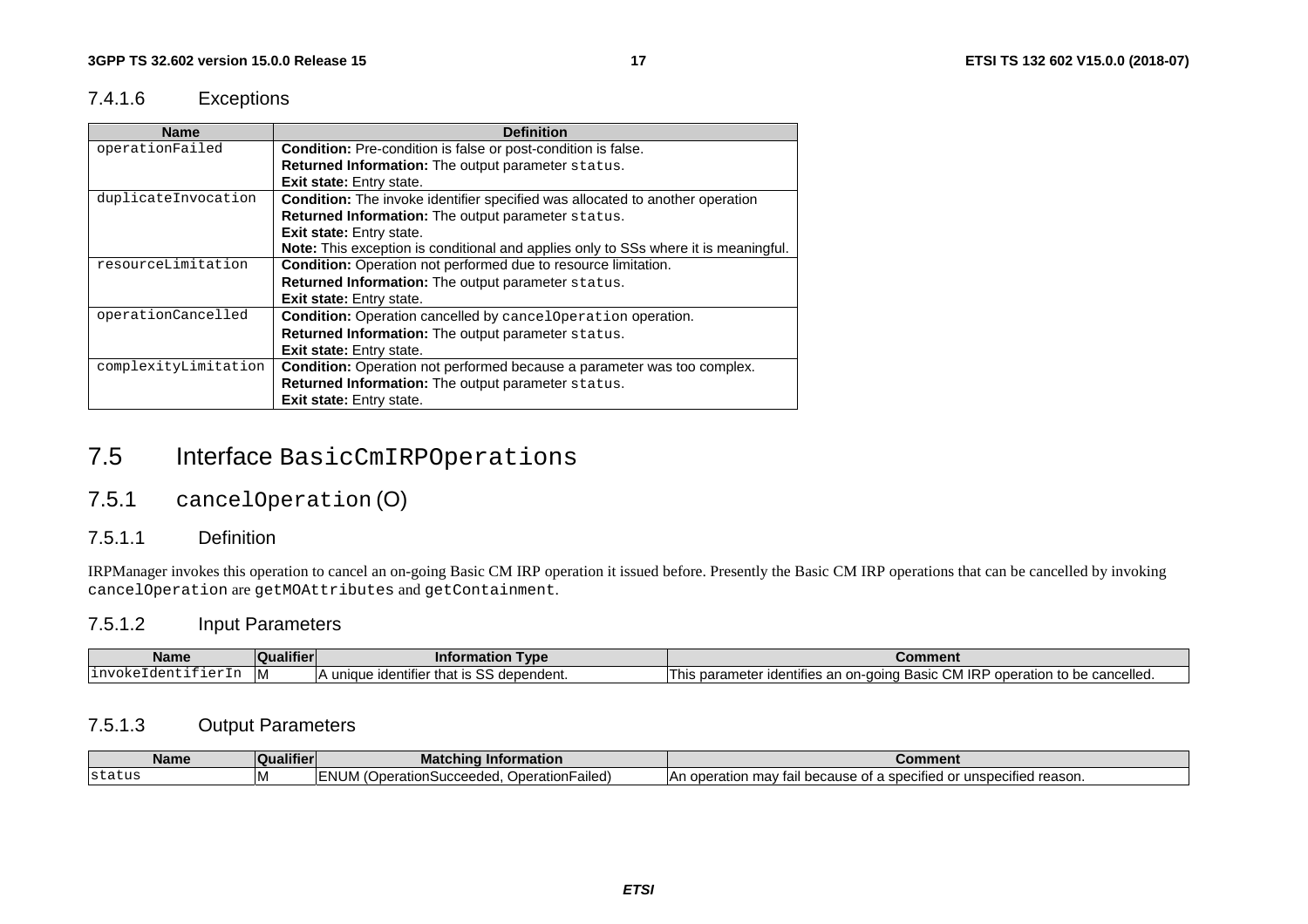#### <span id="page-18-0"></span>7.5.1.4 Pre-condition

#### operationExits

| <b>Assertion Name</b> | Definition                                                      |
|-----------------------|-----------------------------------------------------------------|
| operationExits        | The operation identified by the invokeldentifier In is ongoing. |

#### 7.5.1.5 Post-condition

operationCancelled

| <b>Assertion Name</b> | <b>Definition</b>                                                  |
|-----------------------|--------------------------------------------------------------------|
| operationCancelled    | The operation identified by the invoked dentifier In is cancelled. |

# 7.5.1.6 Exceptions

| <b>Name</b>     | <b>Definition</b>                                                    |
|-----------------|----------------------------------------------------------------------|
| operationFailed | <b>Condition:</b> Pre-condition is false or post-condition is false. |
|                 | <b>Returned Information:</b> The output parameter status.            |
|                 | <b>Exit state:</b> Entry state.                                      |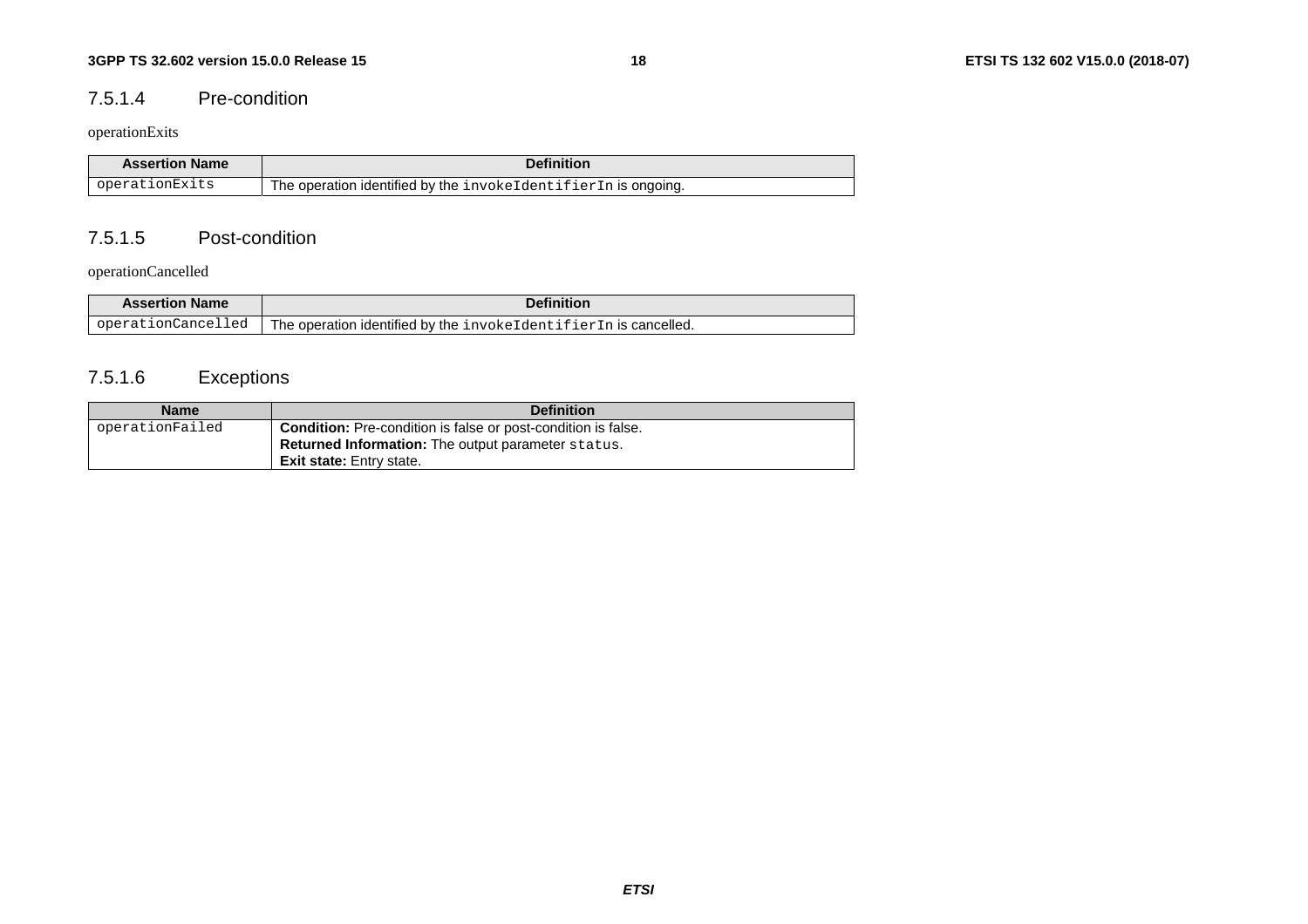# <span id="page-19-0"></span>7.6 Interface ActiveCmIRPOperations

### 7.6.1 createMO (O)

### 7.6.1.1 Definition

This operation is invoked by IRPManager to request the IRPAgent to create a Managed Object instance in the MIB maintained by the IRPAgent. This operation will create only one Managed Object instance. This operation provides functionality that is similar to that provided by the M-CREATE service defined by CMIS (ITU-T Recommendation X.710 [7]).

The IRPManager supplies the values of all attributes that are supported, i.e. a) attribute whose Support Qualifier is M and b) attribute whose Support Qualifier is O and supported by the agreement between IRPManager and IRPAgent, except in the following cases:

- 1) If the attribute has a default value specified. In such case, if IRPManager supplies a value, the supplied value is used; otherwise, the default value is used; else
- 2) if the attribute is specified as capable of carrying a null value or carrying no information. In such case, if IRPManager supplies a (non-null) value, the supplied value is used; otherwise, the null value is used; else
- 3) if the attribute does not have a default value specified and is specified as incapable of carrying null value or incapable of carrying no information. In such case, if there is a vendor defined default value, then that value will be used.

#### 7.6.1.2 Input Parameters

| <b>Name</b>               | <b>Qualifier</b> | <b>Information Type</b> | Comment                                                                                                                                                                                                                                                                                                                                                                                                                                                                                                                        |
|---------------------------|------------------|-------------------------|--------------------------------------------------------------------------------------------------------------------------------------------------------------------------------------------------------------------------------------------------------------------------------------------------------------------------------------------------------------------------------------------------------------------------------------------------------------------------------------------------------------------------------|
| managedObjectClass        |                  | class                   | This parameter specifies the class of the new managed object instance.                                                                                                                                                                                                                                                                                                                                                                                                                                                         |
| managedObjectInstance     | M                | IDN.                    | This parameter specifies the instance of the managed object that is to be created and registered. This is a full<br>DN according to 3GPP TS 32.300 [5].                                                                                                                                                                                                                                                                                                                                                                        |
| referenceObjectInstance O |                  | <b>SS</b> dependant     | This parameter may have a null value. When this parameter is supplied, it must specify an existing instance of<br>a managed object, called the reference object, of the same class as the new object to be created. Attribute<br>values associated with the reference object instance become the default values for those not specified by the<br>attributeListIn parameter.                                                                                                                                                   |
| lattributeListIn          | M                | <b>ILIST OF</b>         | This parameter may have a null value. When this parameter is supplied, it contains a list of name/value pairs<br>SEQUENCE< attribute specifying attribute identifiers and their values to be assigned to the new managed object. These values<br>name, attribute value> override the values for the corresponding attributes derived from either the reference object (if the<br>$\vert$ referenceObjectInstance parameter is supplied) or the default value set specified in the definition of the<br>managed object's class. |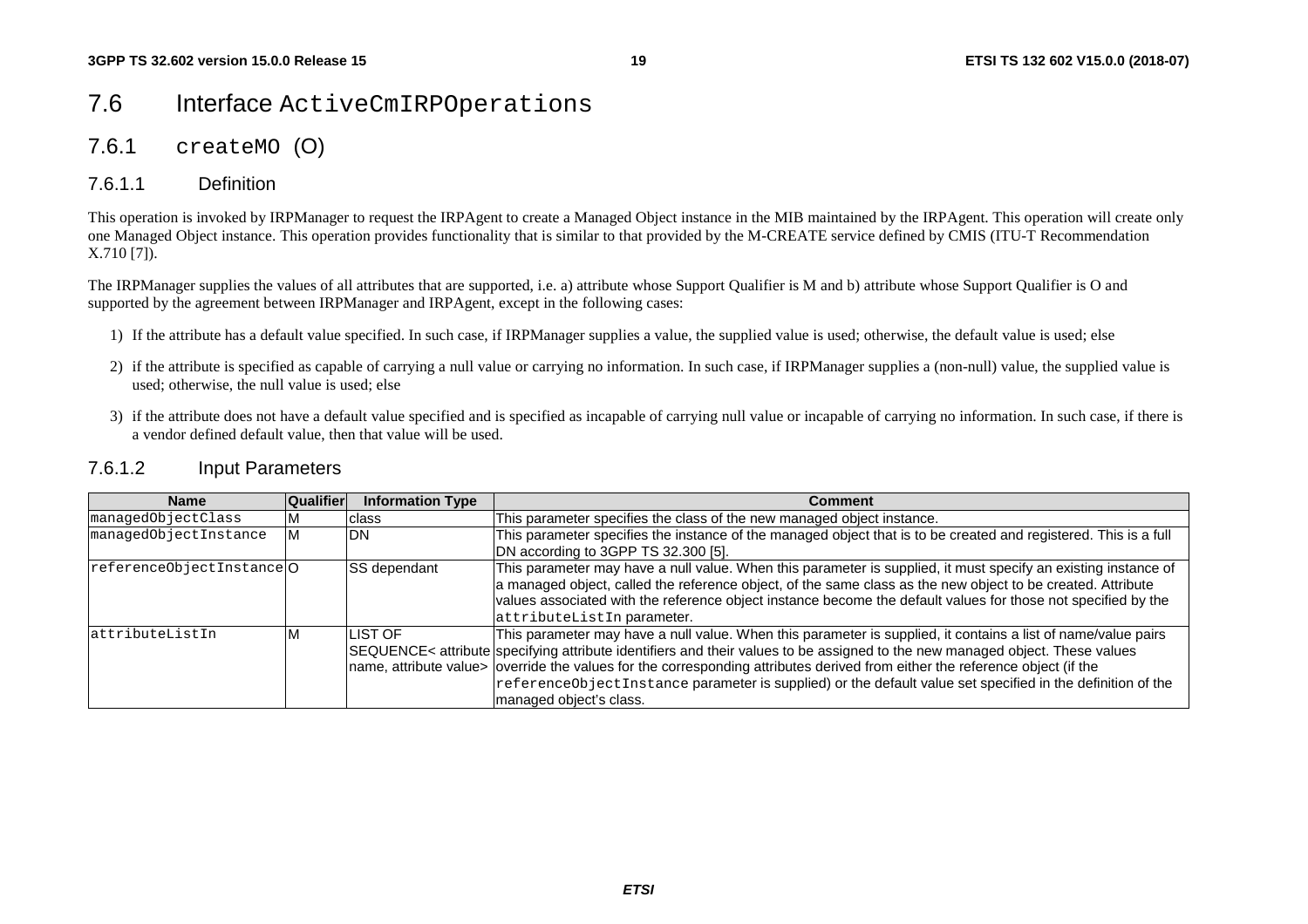### <span id="page-20-0"></span>7.6.1.3 Output Parameters

| Name                | Qualifier | <b>Matching Information</b> | Comment                                                                                                                                     |
|---------------------|-----------|-----------------------------|---------------------------------------------------------------------------------------------------------------------------------------------|
| lattributeListOut M |           |                             | LIST OF SEQUENCE< attribute name, attribute  This list of name/value pairs contains the attributes of the new managed object and the actual |
|                     |           | value>                      | Ivalue assigned to each.                                                                                                                    |
| Istatus             | 1VI       |                             | <b>ENUM</b> (OperationSucceeded, OperationFailed) An operation may fail because of a specified or unspecified reason.                       |

#### 7.6.1.4 Pre-condition

managedEntityDoesNotExist

| <b>Assertion Name</b>     | Definitior                                                                                                    |
|---------------------------|---------------------------------------------------------------------------------------------------------------|
| managedEntityDoesNotExist | . A <code>ManagedEntity</code> instance with the same DN as the object specified for creation does not exist. |

#### 7.6.1.5 Post-condition

managedEntityCreated AND objectCreationNotificationEmitted

| <b>Assertion Name</b> | <b>Definition</b>                                                                                                                                                            |
|-----------------------|------------------------------------------------------------------------------------------------------------------------------------------------------------------------------|
| managedEntityCreated  | The ManagedEntity instance has been created with the supplied DN.                                                                                                            |
|                       | pobjectCreationNotificationEmitted   An object creation notification (as defined in TS 32.662 [11]) is emitted for the created instance, if notifiable. Notifiable here $\,$ |
|                       | means that the notification is supported and not suppressed.                                                                                                                 |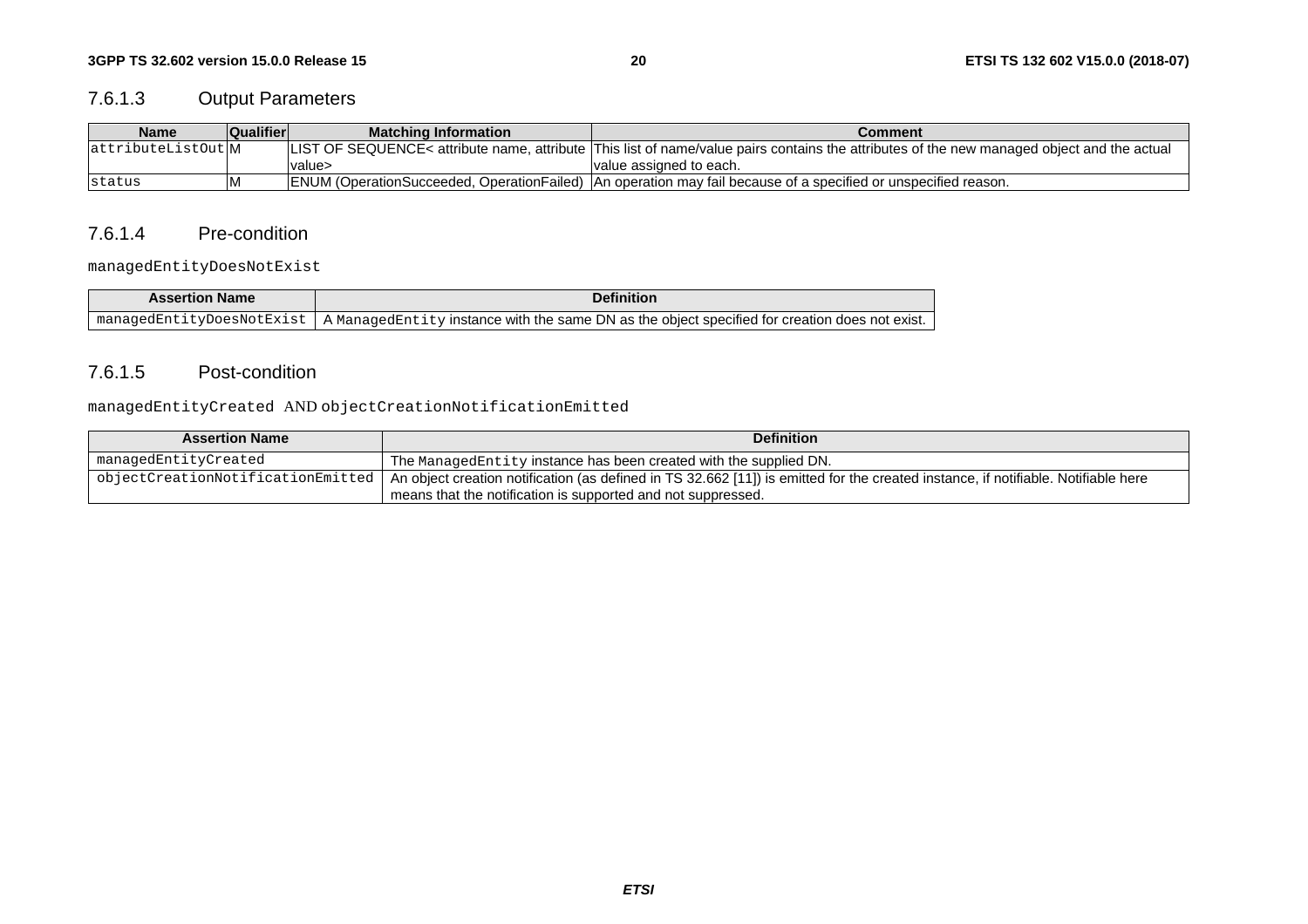# <span id="page-21-0"></span>7.6.1.6 Exceptions

| <b>Name</b>                         | <b>Definition</b>                                                                                                 |
|-------------------------------------|-------------------------------------------------------------------------------------------------------------------|
| operationFailed                     | Condition: Pre-condition is false or post-condition is false.                                                     |
|                                     | Returned Information: The output parameter status.                                                                |
|                                     | <b>Exit state:</b> Entry state.                                                                                   |
| objectClassSpecificationMissmatched | Condition: The object class named by ObjectClassIdentifier input parameter does not match the object class of the |
|                                     | managed object specified by a non-null referenceObjectInstance input parameter.                                   |
|                                     | Returned Information: The output parameter status.                                                                |
|                                     | Exit state: Entry state.                                                                                          |
| InvalidObjectInstance               | Condition: The object instance name specified implied a violation of the naming rules;                            |
|                                     | Returned Information: The output parameter status.                                                                |
|                                     | Exit state: Entry state.                                                                                          |
| createNotAllowed                    | Condition: The object to be created may not be created over the ltf-N.                                            |
|                                     | Returned Information: The output parameter status.                                                                |
|                                     | Exit state: Entry state.                                                                                          |
| noSuchObjectClass                   | Condition: The class of the specified managed object is not recognized.                                           |
|                                     | Returned Information: The output parameter status.                                                                |
|                                     | Exit state: Entry state.                                                                                          |
| classInstanceConflict               | Condition: The specified managed object instance may not be created as member of the specified class.             |
|                                     | Returned Information: The output parameter status.                                                                |
|                                     | Exit state: Entry state.                                                                                          |
| noSuchAttribute                     | <b>Condition:</b> A specified attribute is not recognized or is not valid for specified object class.             |
|                                     | Returned Information: The output parameter status.                                                                |
|                                     | Exit state: Entry state.                                                                                          |
| invalidAttributeValue               | Condition: Value specified for an attribute is not valid for that attribute.                                      |
|                                     | Returned Information: The output parameter status.                                                                |
|                                     | Exit state: Entry state.                                                                                          |
| missingAttributeValue               | Condition: One or more required attribute values were not supplied and default values are not available.          |
|                                     | Returned Information: The output parameter status.                                                                |
|                                     | Exit state: Entry state.                                                                                          |
| parentObjectDoesNotExist            | Condition: The parent MO instance of the ManagedEntity specified to be created does not exist.                    |
|                                     | Returned Information: The output parameter status.                                                                |
|                                     | Exit state: Entry state.                                                                                          |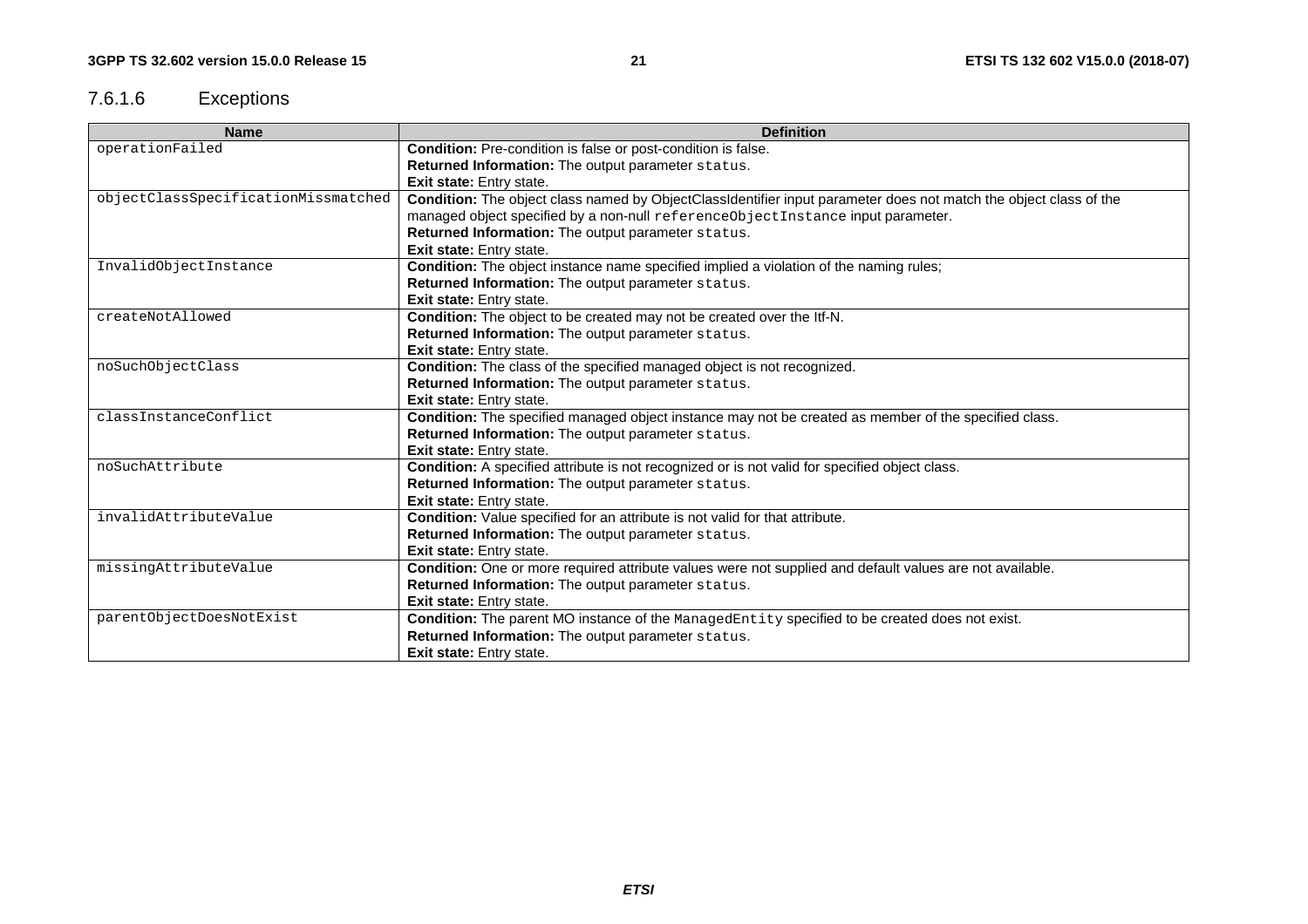## <span id="page-22-0"></span>7.6.2 deleteMO (O)

### 7.6.2.1 Definition

This operation is invoked by IRPManager to request the deletion of one or more Managed Object instances from the MIB maintained by IRPAgent. This operation provides functionality that is similar to that provided by the M-DELETE service defined by CMIS (ITU-T Recommendation X.710 [7]).

### 7.6.2.2 Input Parameters

| <b>Name</b>         | <b>Qualifier</b> | <b>Information Type</b>        | Comment                                                                                                |
|---------------------|------------------|--------------------------------|--------------------------------------------------------------------------------------------------------|
| baseObjectInstanceM |                  | IDN                            | The MO instance that is to be used as the starting point for the selection of managed objects to which |
|                     |                  |                                | the filter (when supplied) is to be applied. This is a full DN according to 3GPP TS 32.300 [5].        |
| scope               |                  | See corresponding parameter in | See corresponding parameter in getMOAttributes.                                                        |
|                     |                  | qetMOAttributes.               |                                                                                                        |
| filter              |                  | ISee comment.                  | See corresponding parameter in getMOAttributes.                                                        |

### 7.6.2.3 Output Parameters

| Name          | <b>Qualifier</b> | <b>Matching Information</b>                                                                  | Comment                                                                                                                                                                                 |
|---------------|------------------|----------------------------------------------------------------------------------------------|-----------------------------------------------------------------------------------------------------------------------------------------------------------------------------------------|
| deletionListM |                  |                                                                                              | LIST OF SEQUENCE< ManagedEntity DN, If the base object alone is specified, then this parameter is optional; otherwise it contains a list of                                             |
|               |                  | ManagedEntity class name>                                                                    | managedObjectInstance/managedObjectClass pairs identifying the managed objects deleted.                                                                                                 |
| status        |                  | <b>ENUM (OperationSucceeded,</b><br>OperationFailed,<br><b>IOperationPartiallvSucceeded)</b> | An operation may fail because of a specified or unspecified reason. The operation is partially<br>successful if some, but not all, objects selected to be deleted are actually deleted. |

In lieu of a synchronization parameter, best effort synchronization will apply; that is, all managed objects selected for this operation will perform the operation if possible regardless of whether some managed objects fail to perform it.

### 7.6.2.4 Pre-condition

baseObjectExists AND allChildrenOfObjectsToBeDeletedSpecifiedForDeletion

| <b>Assertion Name</b>                               | <b>Definition</b>                                                                         |
|-----------------------------------------------------|-------------------------------------------------------------------------------------------|
| baseObjectExists                                    | The Managed Entity instance specified by the base Object Instance parameter exists.       |
| allChildrenOfObjectsToBeDeletedSpecifiedForDeletion | For any ManagedEntity instance specified for deletion, all of its dependant ManagedEntity |
|                                                     | instances must be specified for deletion.                                                 |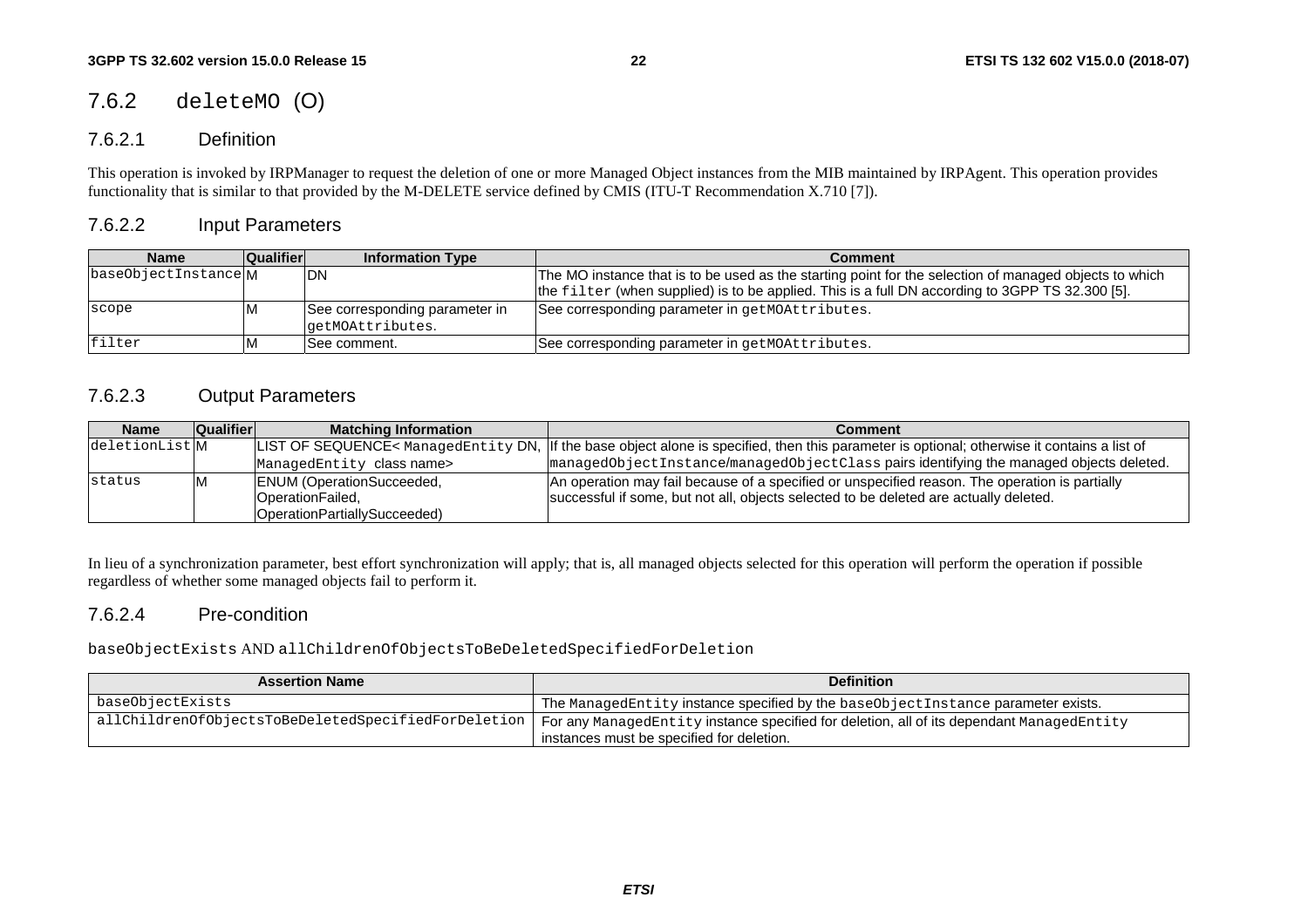### <span id="page-23-0"></span>7.6.2.5 Post-condition

(selectedObjectsDeleted OR someSelectedObjectsDeleted) AND objectDeletionNotificationEmitted

| <b>Assertion Name</b>             | <b>Definition</b>                                                                                                                                                                                                                                                                                                                                                                                                                                                                                                                                                            |
|-----------------------------------|------------------------------------------------------------------------------------------------------------------------------------------------------------------------------------------------------------------------------------------------------------------------------------------------------------------------------------------------------------------------------------------------------------------------------------------------------------------------------------------------------------------------------------------------------------------------------|
| selectedObjectsDeleted            | All of the ManagedEntity instances selected for deletion are deleted.                                                                                                                                                                                                                                                                                                                                                                                                                                                                                                        |
| someSelectedObjectsDeleted        | Some but not all of the selected ManagedEntity instances were deleted and for any of the ManagedEntity instances                                                                                                                                                                                                                                                                                                                                                                                                                                                             |
|                                   | deleted all of the child ManagedEntity instances of that ManagedEntity instance is deleted.                                                                                                                                                                                                                                                                                                                                                                                                                                                                                  |
| objectDeletionNotificationEmitted | An object deletion notification (as defined in TS 32.662 [11]) is emitted for each notifiable deleted object. Notifiable here means<br>that the notification is supported and not suppressed. An object deletion notification of a managed object containing a sub-tree<br>implies deletion of all managed objects in the sub-tree. IRPAgent should make the best effort to reduce the number of object<br>deletion notifications, for example by sending only one notification for the sub-tree root object in the event of a successful<br>deletion of an entire sub-tree. |

### 7.6.2.6 Exceptions

| <b>Name</b>           | <b>Definition</b>                                                                        |  |  |  |  |  |
|-----------------------|------------------------------------------------------------------------------------------|--|--|--|--|--|
| operationFailed       | Condition: Pre-condition is false or post-condition is false.                            |  |  |  |  |  |
|                       | Returned Information: The output parameter status.                                       |  |  |  |  |  |
|                       | <b>Exit state:</b> Entry state.                                                          |  |  |  |  |  |
| invalidObjectInstance | Condition: The object instance name specified implied a violation of the naming rules;   |  |  |  |  |  |
|                       | Returned Information: The output parameter status.                                       |  |  |  |  |  |
|                       | <b>Exit state:</b> Entry state.                                                          |  |  |  |  |  |
| deleteNotAllowed      | Condition: Some of the object instances to be deleted may not be deleted over the Itf-N. |  |  |  |  |  |
|                       | Returned Information: The output parameter status.                                       |  |  |  |  |  |
|                       | <b>Exit state:</b> Entry state.                                                          |  |  |  |  |  |
| resourceLimitation    | Condition: Operation not performed due to resource limitation.                           |  |  |  |  |  |
|                       | Returned Information: The output parameter status.                                       |  |  |  |  |  |
|                       | <b>Exit state:</b> Entry state.                                                          |  |  |  |  |  |
| complexityLimitation  | Condition: Operation not performed because a parameter was too complex.                  |  |  |  |  |  |
|                       | Returned Information: The output parameter status.                                       |  |  |  |  |  |
|                       | Exit state: Entry state.                                                                 |  |  |  |  |  |

# 7.6.3 setMOAttributes (O)

### 7.6.3.1 Definition

This operation is invoked by IRPManager to request the modification of management information (Managed Object attribute values) in the MIB maintained by IRPAgent. Attributes of one or several Managed Objects may be modified - based on the containment hierarchy. This operation provides functionality that is similar to that provided by the M-SET service defined by CMIS (ITU-T Recommendation X.710 [7]).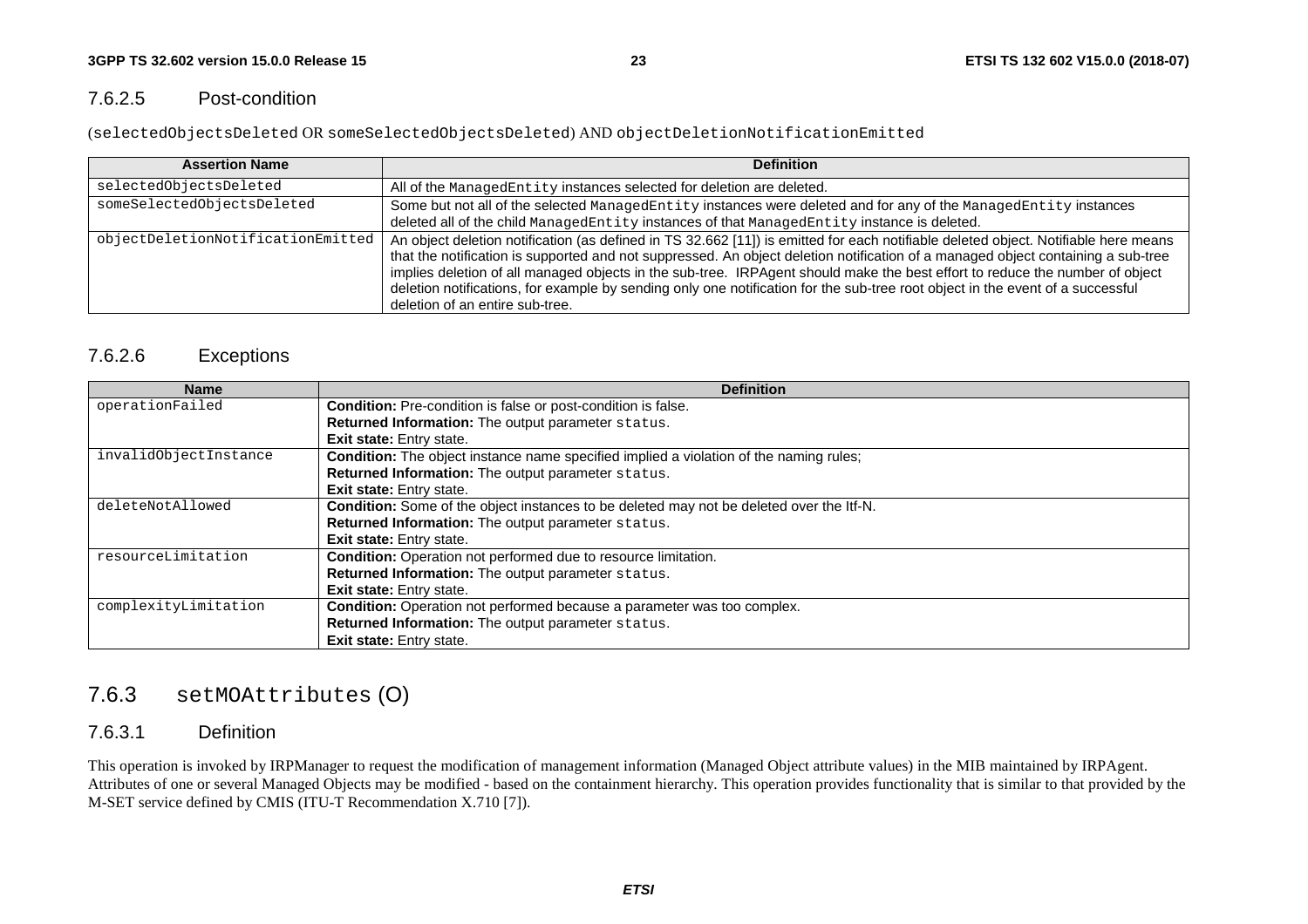<span id="page-24-0"></span>7.6.3.2 Input Parameters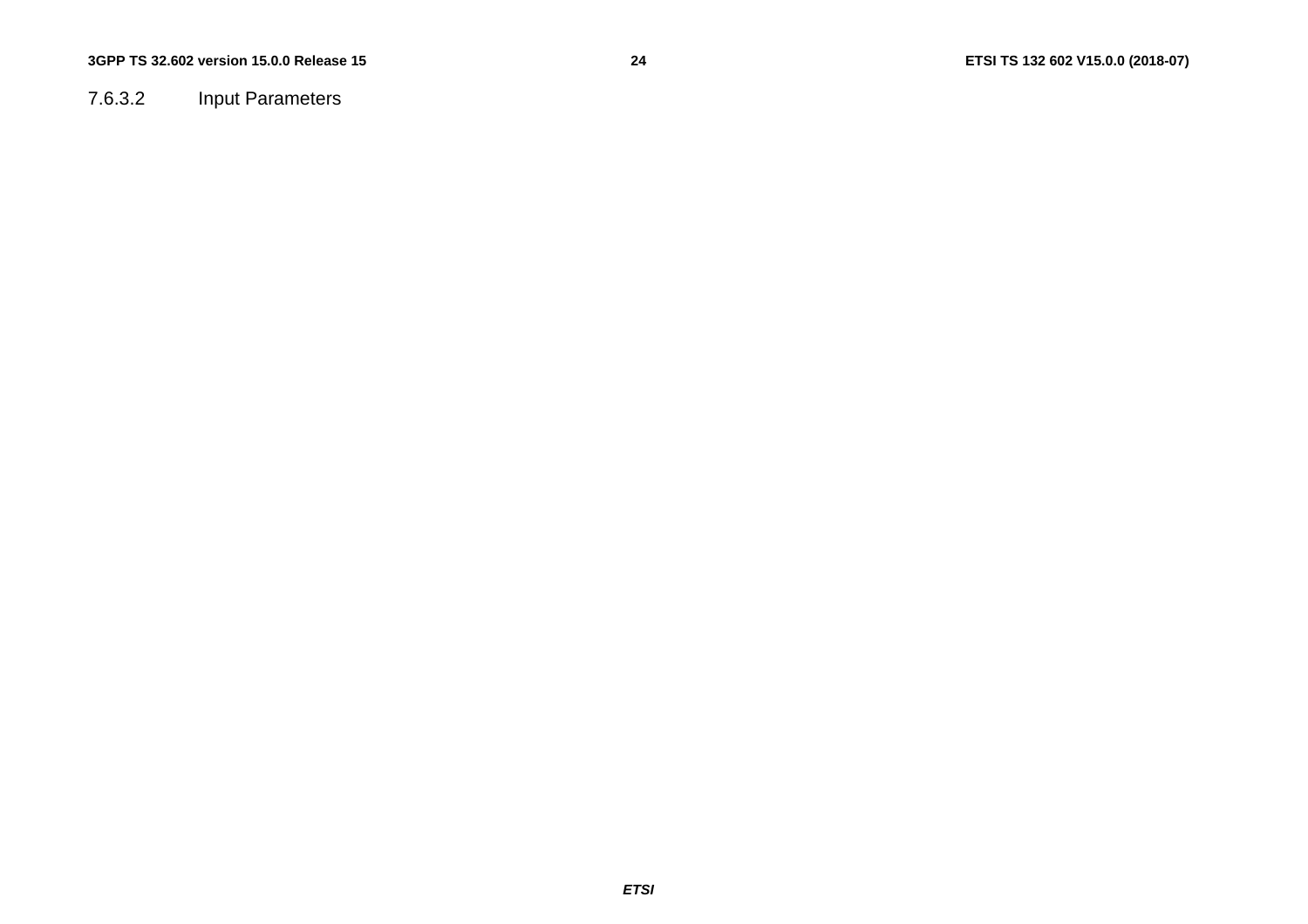| <b>Name</b>         | <b>Qualifier</b> | <b>Information Type</b>                                                                                                                                                                                    | <b>Comment</b>                                                                                                                                                                                                                                                                                                                                                                                                                                                                                         |
|---------------------|------------------|------------------------------------------------------------------------------------------------------------------------------------------------------------------------------------------------------------|--------------------------------------------------------------------------------------------------------------------------------------------------------------------------------------------------------------------------------------------------------------------------------------------------------------------------------------------------------------------------------------------------------------------------------------------------------------------------------------------------------|
| baseObjectInstanceM |                  | DN                                                                                                                                                                                                         | The MO instance that is to be used as the starting point for the selection of managed objects to<br>which the filter (when supplied) is to be applied. This is a full DN according to 3GPP TS 32.300<br>$[5]$ .                                                                                                                                                                                                                                                                                        |
| scope               | M                | See corresponding parameter in                                                                                                                                                                             | See corresponding parameter in getMOAttributes.                                                                                                                                                                                                                                                                                                                                                                                                                                                        |
|                     |                  | getMOAttributes.                                                                                                                                                                                           |                                                                                                                                                                                                                                                                                                                                                                                                                                                                                                        |
| filter              | M                | See comment                                                                                                                                                                                                | See corresponding parameter in getMOAttributes.                                                                                                                                                                                                                                                                                                                                                                                                                                                        |
| modificationList    | M                | <b>LIST OF SEQUENCE <attribute< b=""><br/>identifier, [attribute values], ENUM(<br/>replace, add values, remove values, set<br/>to default)&gt;<br/>See Comment for when attribute values</attribute<></b> | This parameter contains a set of attribute modification specifications, each of which contains:<br>$ 1\rangle$ . attribute identifier: the identifier of the attribute whose value(s) is(are) to be modified.<br>[2] attribute value: the value(s) to be used in the modification of the attribute. The use of this<br>parameter is defined by the modify operator. This parameter is optional when the set to default                                                                                 |
|                     |                  | are require and when they are optional.                                                                                                                                                                    | modify operator is specified and if supplied, shall be ignored.<br>3). modify operator: the way in which the attribute values(s) (if supplied) is(are) to be applied to the<br>attribute. The possible operators are:                                                                                                                                                                                                                                                                                  |
|                     |                  |                                                                                                                                                                                                            | a) replace: the attribute value(s) specified shall be used to replace the current values(s) of the<br>attribute;                                                                                                                                                                                                                                                                                                                                                                                       |
|                     |                  |                                                                                                                                                                                                            | b) add values: the attribute values(s) specified shall be added to the current value(s) of the of<br>the attribute. This operator shall only be applied to a set-valued attribute and shall perform a set<br>union (in the mathematical sense) between the current values(s) of the attribute and the<br>attribute value(s) specified. Value(s) specified in the attribute value parameter which is(are)<br>already in the current values of the attribute shall not cause an error to be returned.    |
|                     |                  |                                                                                                                                                                                                            | c) remove values: the attribute value(s) specified shall be removed from the current values(s) of<br>the attribute. This operator shall only be applied to a set-valued attribute and shall perform a set<br>difference (in the mathematical sense) between the current value(s) of the attribute and the<br>attribute values(s) specified. Value(s) specified in the attribute value parameter which is(are) not<br>in the current value(s) of the attribute shall not cause an error to be returned; |
|                     |                  |                                                                                                                                                                                                            | d) set to default: when this operator is applied to a single-valued attribute, the value of the<br>attribute shall be set to its default value. When this operator is applied to a set-valued attribute,<br>the value(s) of the attribute shall be set to their default value(s) and only as many values as<br>defined by the default shall be assigned. If there is no default value defined, an error shall be<br>returned.                                                                          |
|                     |                  |                                                                                                                                                                                                            | Note: Set is used here in the mathematical sense so that a set-valued attribute is an unordered<br>set of unique values.                                                                                                                                                                                                                                                                                                                                                                               |
|                     |                  |                                                                                                                                                                                                            | The modify operator is optional, and if it is not specified, the replace operator shall be assumed.                                                                                                                                                                                                                                                                                                                                                                                                    |
|                     |                  |                                                                                                                                                                                                            | The modificationList parameter contains a single set of attribute modification specifications<br>and this same set is applied to each MO instance to be modified                                                                                                                                                                                                                                                                                                                                       |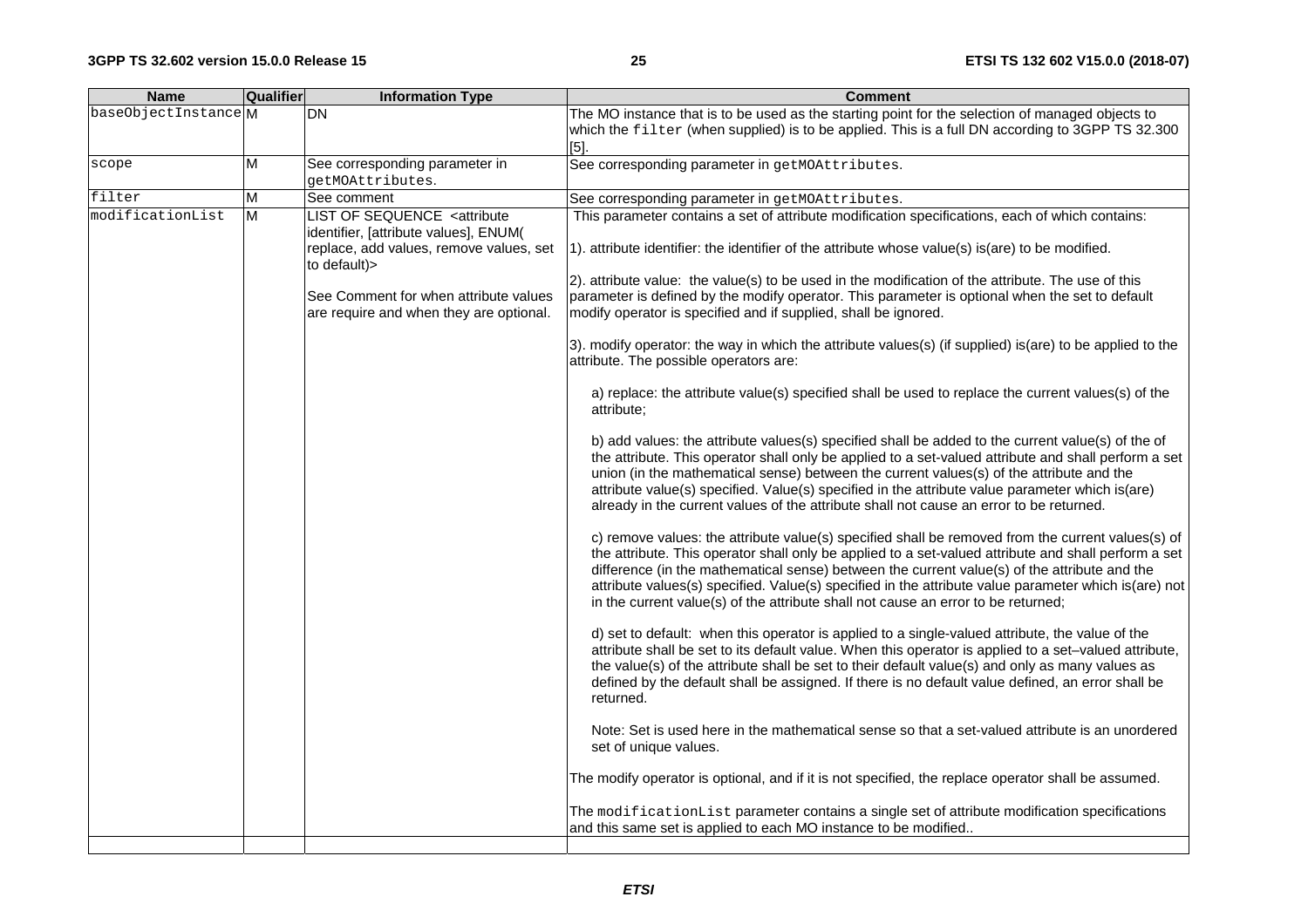### <span id="page-26-0"></span>7.6.3.3 Output Parameters

| <b>Name</b>           | <b>Qualifier</b> | <b>Matching Information</b>                                                                                          | Comment                                                                                                                                                                                                                                                                                                                                                                          |
|-----------------------|------------------|----------------------------------------------------------------------------------------------------------------------|----------------------------------------------------------------------------------------------------------------------------------------------------------------------------------------------------------------------------------------------------------------------------------------------------------------------------------------------------------------------------------|
| modificationListOut M |                  | LIST OF SEQUENCE< ManagedEntity DN,<br>ManagedEntity class, LIST OF SEQUENCE<<br>lattribute name, attribute value >> | This parameter will provide for each managed object instance the full DN of the managed<br>object instance, the managed Object Class, and a list of name/value pairs with the<br>values of all the attributes of the modified managed object instance after modification. The<br>form of this information is SS dependant and may be provided in one or many data<br>structures. |
| status                |                  | <b>ENUM (OperationSucceeded, OperationFailed,</b><br>OperationPartiallySucceeded)                                    | An operation may fail because of a specified or unspecified reason and no attributes have<br>been updated. The operation is only successful if all specified attributes of all selected<br>objects are actually modified. Otherwise, the operation is partially successful.                                                                                                      |

In lieu of a synchronization parameter, best effort synchronization will apply; that is, all managed objects selected for this operation will perform the operation if possible regardless of whether some managed objects fail to perform it.

#### 7.6.3.4 Pre-condition

#### baseObjectExists

| <b>Assertion Name</b> | <b>Definition</b>                                                                |
|-----------------------|----------------------------------------------------------------------------------|
| baseObjectExists      | The ManagedEntity instance specified by the baseObjectInstance parameter exists. |

#### 7.6.3.5 Post-condition

(selectedObjectsModified OR someSelectedObjectsModified) AND attributeValueChangeNotificationEmitted

| <b>Assertion Name</b>                   | <b>Definition</b>                                                                                                                                                                                                                   |
|-----------------------------------------|-------------------------------------------------------------------------------------------------------------------------------------------------------------------------------------------------------------------------------------|
| selectedObjectsModified                 | All of the attributes of all of the ManagedEntity instances selected for modification are modified as specified.                                                                                                                    |
| someSelectedObjectsModified             | Some attributes of some of the selected ManagedEntity instances were modified but not all attributes of all selected<br>ManagedEntity instances.                                                                                    |
| attributeValueChangeNotificationEmitted | A notifyAttributeValueChange notification (as defined in TS 32.662 [11]) is emitted for the notifiable attributes of each<br>modified object instance. Notifiable here means that the notification is supported and not suppressed. |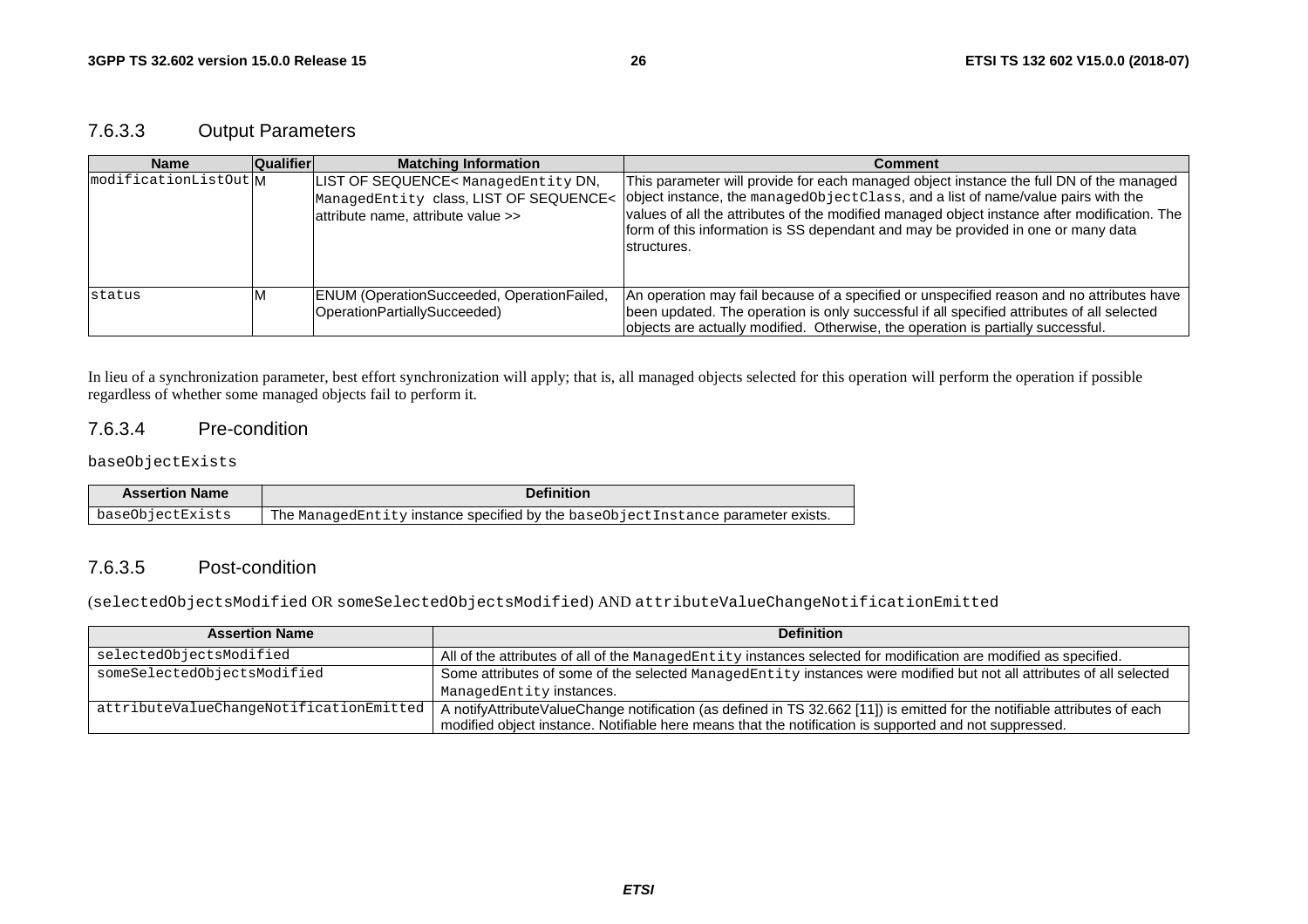# <span id="page-27-0"></span>7.6.3.6 Exceptions

| <b>Name</b>           | <b>Definition</b>                                                                                        |  |  |  |  |  |
|-----------------------|----------------------------------------------------------------------------------------------------------|--|--|--|--|--|
| operationFailed       | <b>Condition:</b> Pre-condition is false or post-condition is false.                                     |  |  |  |  |  |
|                       | Returned Information: The output parameter status.                                                       |  |  |  |  |  |
|                       | Exit state: Entry state.                                                                                 |  |  |  |  |  |
| modifyNotAllowed      | Condition: The object to be modified may not be modified over the ltf-N.                                 |  |  |  |  |  |
|                       | Returned Information: The output parameter status.                                                       |  |  |  |  |  |
|                       | <b>Exit state: Entry state.</b>                                                                          |  |  |  |  |  |
| noSuchAttribute       | Condition: A specified attribute is not recognized or is not valid for specified object class.           |  |  |  |  |  |
|                       | Returned Information: The output parameter status.                                                       |  |  |  |  |  |
|                       | <b>Exit state:</b> Entry state.                                                                          |  |  |  |  |  |
| invalidAttributeValue | Condition: Value specified for an attribute is not valid for that attribute.                             |  |  |  |  |  |
|                       | Returned Information: The output parameter status.                                                       |  |  |  |  |  |
|                       | Exit state: Entry state.                                                                                 |  |  |  |  |  |
| missingAttributeValue | Condition: One or more required attribute values were not supplied and default values are not available. |  |  |  |  |  |
|                       | Returned Information: The output parameter status.                                                       |  |  |  |  |  |
|                       | <b>Exit state:</b> Entry state.                                                                          |  |  |  |  |  |
| resourceLimitation    | <b>Condition:</b> Operation not performed due to resource limitation.                                    |  |  |  |  |  |
|                       | Returned Information: The output parameter status.                                                       |  |  |  |  |  |
|                       | Exit state: Entry state.                                                                                 |  |  |  |  |  |
| complexityLimitation  | <b>Condition:</b> Operation not performed because a parameter was too complex.                           |  |  |  |  |  |
|                       | Returned Information: The output parameter status.                                                       |  |  |  |  |  |
|                       | Exit state: Entry state.                                                                                 |  |  |  |  |  |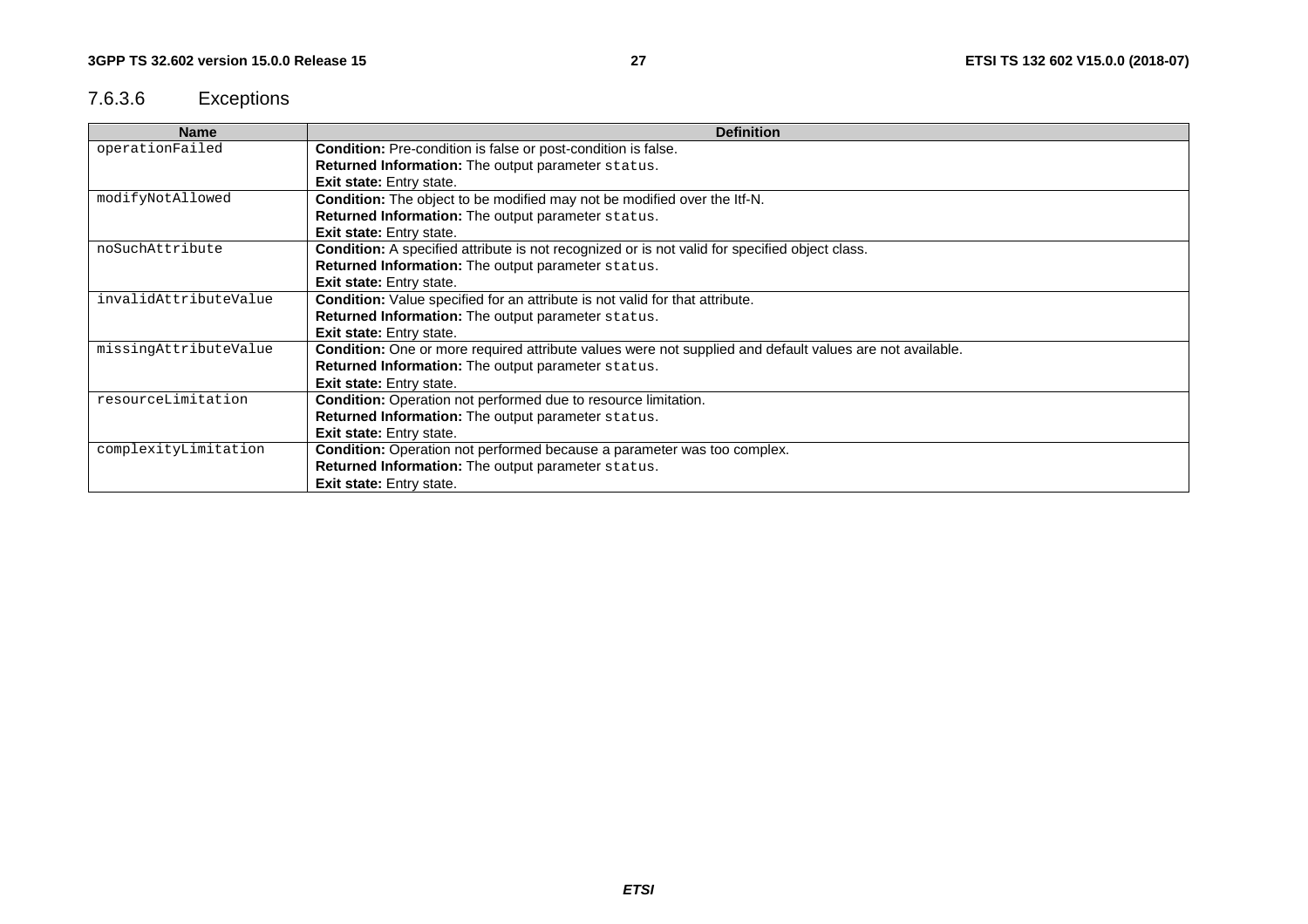# <span id="page-28-0"></span>Annex A (informative): Change history

| <b>Change history</b> |       |                 |                |     |                                                                             |        |                   |
|-----------------------|-------|-----------------|----------------|-----|-----------------------------------------------------------------------------|--------|-------------------|
| Date                  | TSG#  | <b>TSG Doc.</b> | <b>CR</b>      | Rev | <b>Subject/Comment</b>                                                      | Old    | <b>New</b>        |
| Jun 2001              | SA 12 | SP-010283       |                |     | New document 32,602 based on 32,106-5 V3,1,0                                | 2.0.0  | 4.0.0             |
|                       |       |                 |                |     | Approved at TSG SA #12 and placed under Change Control                      |        |                   |
| Sep 2001              | SA 13 | SP-010476 001   |                | ш,  | Replace the current parameter invokeldentifier with the two                 | 4.0.0  | 4.1.0             |
|                       |       |                 |                |     | parameters invokeldentifierln and invokeldentifierOut in the                |        |                   |
|                       |       |                 |                |     | operations getMoAttributes() and getContainment()                           |        |                   |
| Sep 2002              | SA 17 | SP-020483 002   |                | Щ,  | Add Active CM and new methodology, Remove CM Notifications                  | 4.1.0  | 5.0.0             |
|                       |       |                 |                |     | (moved to Kernel CM - 32.66x)                                               |        |                   |
| Mar 2002              | SA 19 | SP-030144 003   |                | ÷.  | Add post-condition for notifications of each active CM operation and 15.0.0 |        | 5.1.0             |
|                       |       |                 |                |     | one exception for createMO                                                  |        |                   |
| Dec 2003              | SA 22 | SP-030630 005   |                | Щ,  | <b>Correction of System Context</b>                                         | 5.1.0  | 5.2.0             |
| Mar 2004              | SA 23 | SP-040119 007   |                | Щ,  | <b>Correction of System Context</b>                                         | 5.2.0  | 5.3.0             |
| Mar 2004              | SA 23 | SP-040105       | $\overline{a}$ | Ц.  | Automatic upgrade to Rel-6 (no CR)                                          | 5.3.0  | 6.0.0             |
| Mar 2005              | SA 27 | SP-050044 008   |                | щ.  | Apply Generic System Context                                                | 6.0.0  | 6.1.0             |
| Jun 2007              | SA 36 |                 |                | --  | Automatic upgrade to Rel-7 (no CR) at freeze of Rel-7. Deleted              | 6.1.0  | 7.0.0             |
|                       |       |                 |                |     | reference to CMIP SS, discontinued from R7 onwards.                         |        |                   |
| Dec 2008              | SA 42 |                 |                | ż,  | Upgrade to Release 8                                                        | 7.1.0  | 8.0.0             |
| Dec 2009              | SA_46 | SP-090718 010   |                | --  | Clarify scope parameter for getMoAttributes operation                       | 8.0.0  | 8.1.0             |
| Dec 2009              | SA 46 | SP-090719 009   |                |     | Align with standard usage of inheritance in class diagram                   | 8.1.0  | 9.0.0             |
| 2011-03               |       |                 |                |     | Update to Rel-10 version (MCC)                                              | 9.0.0  | 10.0.0            |
| 2012-09               |       |                 |                |     | Update to Rel-11 version (MCC)                                              | 10.0.0 | 11.0.0            |
| 2012-12               | SA_58 | SP-120783 011   |                |     | add reference to ITU-T Rec                                                  | 11.0.0 | 11.1.0            |
| 2013-03               | SA 59 | SP-130060 012   |                |     | Correct getMoAttributes operation description                               | 11.1.0 | 11.2.0            |
|                       |       | SP-130058 013   |                |     | Clarify create object operation                                             | 11.2.0 | 12.0.0            |
| 2016-01               |       |                 |                |     | Update to Rel-13(MCC)                                                       |        | $12.0.0$   13.0.0 |

| <b>Change history</b> |                |             |            |  |  |                                                  |                       |
|-----------------------|----------------|-------------|------------|--|--|--------------------------------------------------|-----------------------|
| <b>Date</b>           | <b>Meeting</b> | <b>TDoc</b> | <b>ICR</b> |  |  | <b>Rev Cat Subject/Comment</b>                   | <b>New</b><br>version |
| 2017-03               | SA#75          |             |            |  |  | Promotion to Release 14 without technical change | 14.0.0                |
| 2018-06               | $\sim$         |             |            |  |  | Update to Rel-15 version (MCC)                   | 15.0.0                |